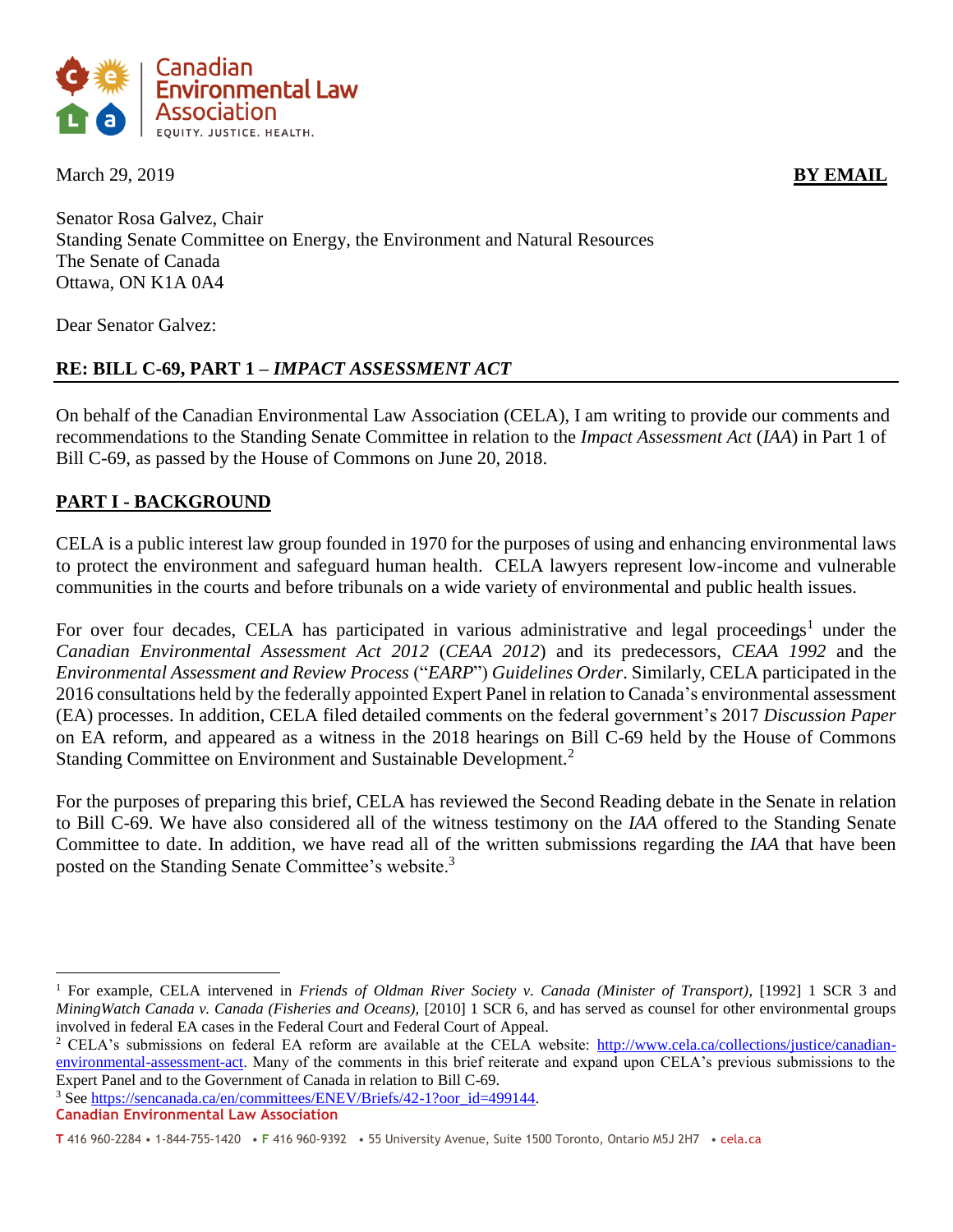CELA's general comments on the *IAA*, and our responses to statements made by opponents and supporters of the *IAA*, are set out below in Part II of this brief. Our recommended amendments to the *IAA* are outlined below in Part III, and our overall conclusions are contained in Part IV of this brief.

# **PART II – CELA'S GENERAL COMMENTS ON THE** *IAA*

# *(a) CELA's Position on the IAA*

On the basis of our decades-long experience in assessment matters, CELA has carefully considered the current version of the *IAA* from the public interest perspective of our client communities, and through the lens of ensuring access to environmental justice.

In principle, CELA strongly supports legislation that fully implements the federal government's stated objective of establishing national assessment processes that "regain public trust, protect the environment, introduce modern safeguards, advance reconciliation with Indigenous persons, ensure good projects go ahead, and resources get to market."<sup>4</sup> However, unless the *IAA* is substantially amended, CELA concludes that the legislation falls short of meeting these laudable objectives.

In reaching this conclusion, CELA acknowledges that the *IAA* contains some new provisions not currently found in *CEAA 2012* that are potentially useful for assessment purposes, such as:

- establishing a new single authority (the Impact Assessment Agency of Canada) to conduct and coordinate impact assessments for designated projects;
- mandating an early planning phase intended to solicit Indigenous and public input on various aspects of the proposed project and the particulars of the upcoming impact assessment process;
- broadening the scope of impact assessment by requiring the evaluation of the need for, and alternatives to, the proposed project, and by reviewing potential changes in health, social, and economic conditions, rather than just environmental effects;
- setting out statutory considerations for decision-making under the Act, including whether the project makes a "contribution to sustainability"; and
- requiring reasons for decisions that approve (or reject) projects under the Act.

In our view, these reforms are important steps in the right direction, and they definitely should be retained (if not strengthened) in any serious legislative attempt to repeal and replace *CEAA 2012*.

However, CELA notes that there is a continuing absence of implementation details in the *IAA* that adequately explain how these new provisions are going to be interpreted and applied in project-specific assessments, let alone regional or strategic assessments under the Act.

This problem is compounded by the fact that to date, no draft regulations, policies, or guidelines have been released so that proponents, stakeholders and members of the public can understand precisely how the various stages of the new *IAA* process may work in practice.

<sup>4</sup> *Discussion Paper*, page 3.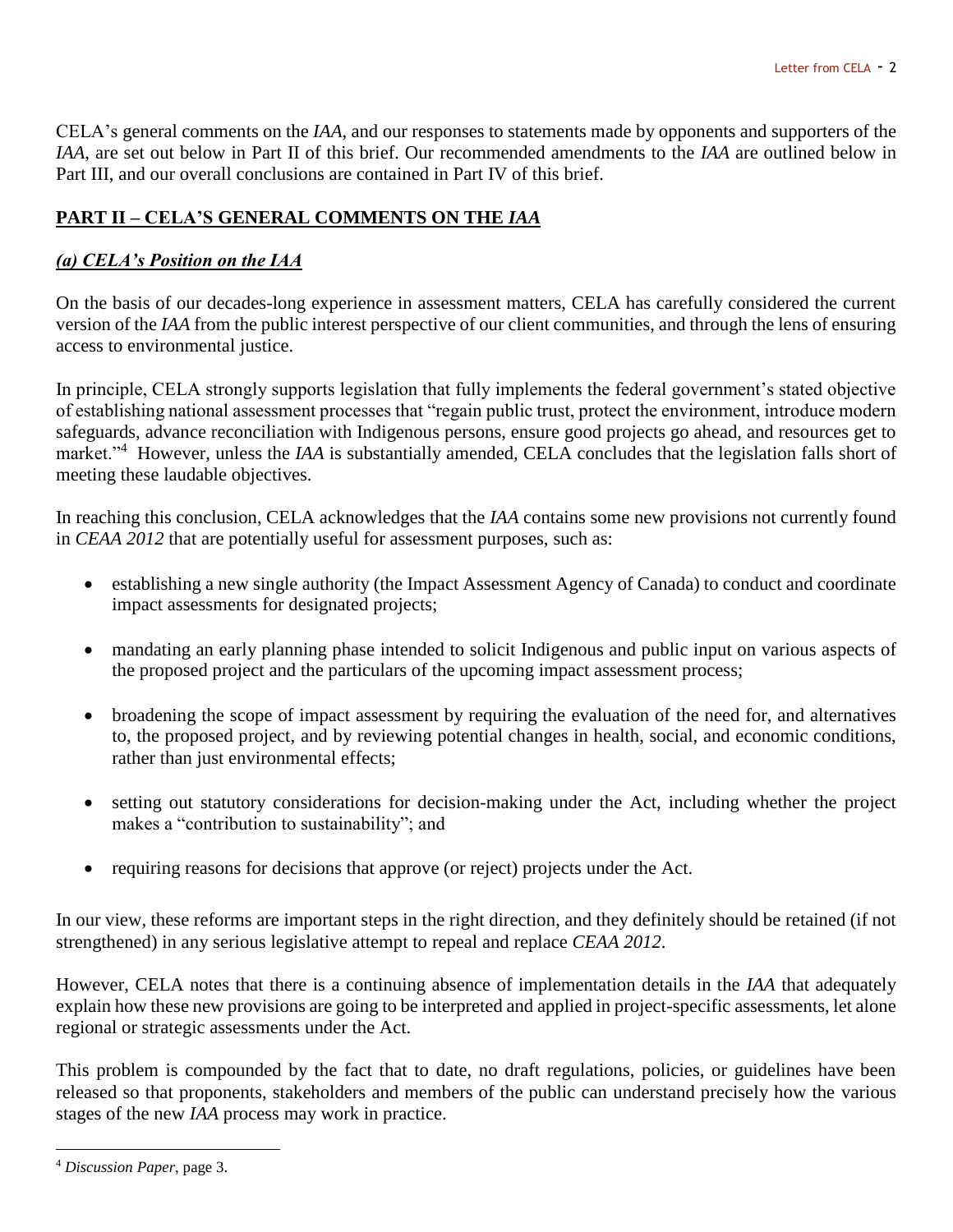For example, although the *IAA* is on the verge of being passed by Parliament, the long-promised projects list regulation still has not been circulated in draft form for public consultation purposes.<sup>5</sup> This means that it is completely unknown at this time which types of projects will – or will not – be subject to the new *IAA* regime, or whether this regulatory list will be longer or shorter than the current inadequate list under *CEAA 2012*.

Accordingly, on the basis of the currently available information, CELA is unable to conclude that the new impact assessment process will be as effective, efficient and equitable as claimed by some supporters of the *IAA*.

At the same time, CELA remains concerned that the *IAA* carries forward many of the same problematic provisions found in *CEAA 2012*, rather than starting afresh with a new comprehensive statute advocated by many participants in the Expert Panel and *Discussion Paper* consultations. As correctly noted by the Mining Association of Canada in its presentation to the Standing Senate Committee:

[T]he *Impact Assessment Act* is fundamentally built on *CEAA 2012*, using the same architecture. *CEAA 2012* itself was a very significant departure from previous environmental assessment legislation but Bill C-69 is not.<sup>6</sup>

To illustrate this point, CELA prepared a table of concordance<sup>7</sup> that sets out a side-by-side comparison of *CEAA 2012* provisions with their relevant counterparts in the *IAA*. This comparative chart readily demonstrates that there are far more similarities than differences between the two laws. In short, the *IAA* largely replicates the same information-gathering and decision-making structure that currently exists under *CEAA 2012*. For this reason, CELA respectfully disagrees with the claim made during the Senate's Second Reading debate that the *IAA* "completely disposes of the previous environmental review process."<sup>8</sup>

At the same time, some *IAA* supporters in the Senate have argued that the proposed law "strengthens" the federal environmental review process, and thus represents an improvement over *CEAA 2012*.<sup>9</sup> In reply, CELA respectfully submits that this argument is not very persuasive since *CEAA 2012* sets a relatively low bar for comparative purposes. On this point, we generally agree with the Premier of Alberta when she recently advised the Standing Senate Committee that *CEAA 2012* is "broken, misguided and damaging." <sup>10</sup> Similarly, the Premier of Newfoundland and Labrador correctly stated that "the status quo is not acceptable," and that "*CEAA 2012* is not working."<sup>11</sup>

In addition, while some *IAA* supporters acknowledge that the proposed legislation is not perfect,<sup>12</sup> they generally concede that the *IAA* could be improved in several key areas. CELA concurs with this latter suggestion. Therefore,

<sup>6</sup> *Evidence* (February 26, 2019): [https://sencanada.ca/en/Content/SEN/Committee/421/enev/54565-e.](https://sencanada.ca/en/Content/SEN/Committee/421/enev/54565-e)

<sup>5</sup> Deputy Minister Stephen Lucas (Environment and Climate Change Canada) indicated to the Committee that the list will be available "in the coming months." *Evidence* (February 6, 2019)[: https://sencanada.ca/en/Content/SEN/Committee/421/enev/54523-e.](https://sencanada.ca/en/Content/SEN/Committee/421/enev/54523-e) However, Blaine Pederson, MPP (Manitoba Minister of Growth, Enterprise and Trade) advised the Standing Senate Committee on March 29, 2019 that his deputy minister had been briefly provided with a confidential copy of the draft projects list at a closed door meeting with federal officials: [https://www.winnipegfreepress.com/local/ottawa-kept-info-from-provinces-minister-507496342.html.](https://www.winnipegfreepress.com/local/ottawa-kept-info-from-provinces-minister-507496342.html)

<sup>7</sup> Se[e https://www.cela.ca/CEAA-vs-IAA.](https://www.cela.ca/CEAA-vs-IAA) 

<sup>8</sup> *Debates of the Senate*, per the Hon. David Tkachuk: [https://sencanada.ca/en/content/sen/chamber/421/debates/262db\\_2018-12-12](https://sencanada.ca/en/content/sen/chamber/421/debates/262db_2018-12-12-e?language=e#49) [e?language=e#49.](https://sencanada.ca/en/content/sen/chamber/421/debates/262db_2018-12-12-e?language=e#49)

<sup>9</sup> *Debates of the Senate,* per the Hon. Grant Mitchell: [https://sencanada.ca/en/content/sen/chamber/421/debates/226db\\_2018-09-18](https://sencanada.ca/en/content/sen/chamber/421/debates/226db_2018-09-18-e?language=e#51) [e?language=e#51;](https://sencanada.ca/en/content/sen/chamber/421/debates/226db_2018-09-18-e?language=e#51) per the Hon. Tony Dean: https://sencanada.ca/en/content/sen/chamber/421/debates/242db 2018-10-31[e?language=e#50.](https://sencanada.ca/en/content/sen/chamber/421/debates/242db_2018-10-31-e?language=e#50)

<sup>&</sup>lt;sup>10</sup> *Evidence* (February 28, 2019)[: https://sencanada.ca/en/Content/Sen/Committee/421/ENEV/54580-e.](https://sencanada.ca/en/Content/Sen/Committee/421/ENEV/54580-e)

<sup>11</sup> *Ibid*.

<sup>&</sup>lt;sup>12</sup> See, for example, the brief filed by the Wilderness Committee [\(https://sencanada.ca/content/sen/committee/421/ENEV/Briefs/2019-](https://sencanada.ca/content/sen/committee/421/ENEV/Briefs/2019-03-18_C-69_WildernessCom_e.pdf) 03-18 C-69 WildernessCom e.pdf). See also the brief filed by the Native Women's Association of Canada: [https://sencanada.ca/content/sen/committee/421/ENEV/Briefs/2019-01-24\\_C-69\\_Native\\_e.pdf.](https://sencanada.ca/content/sen/committee/421/ENEV/Briefs/2019-01-24_C-69_Native_e.pdf)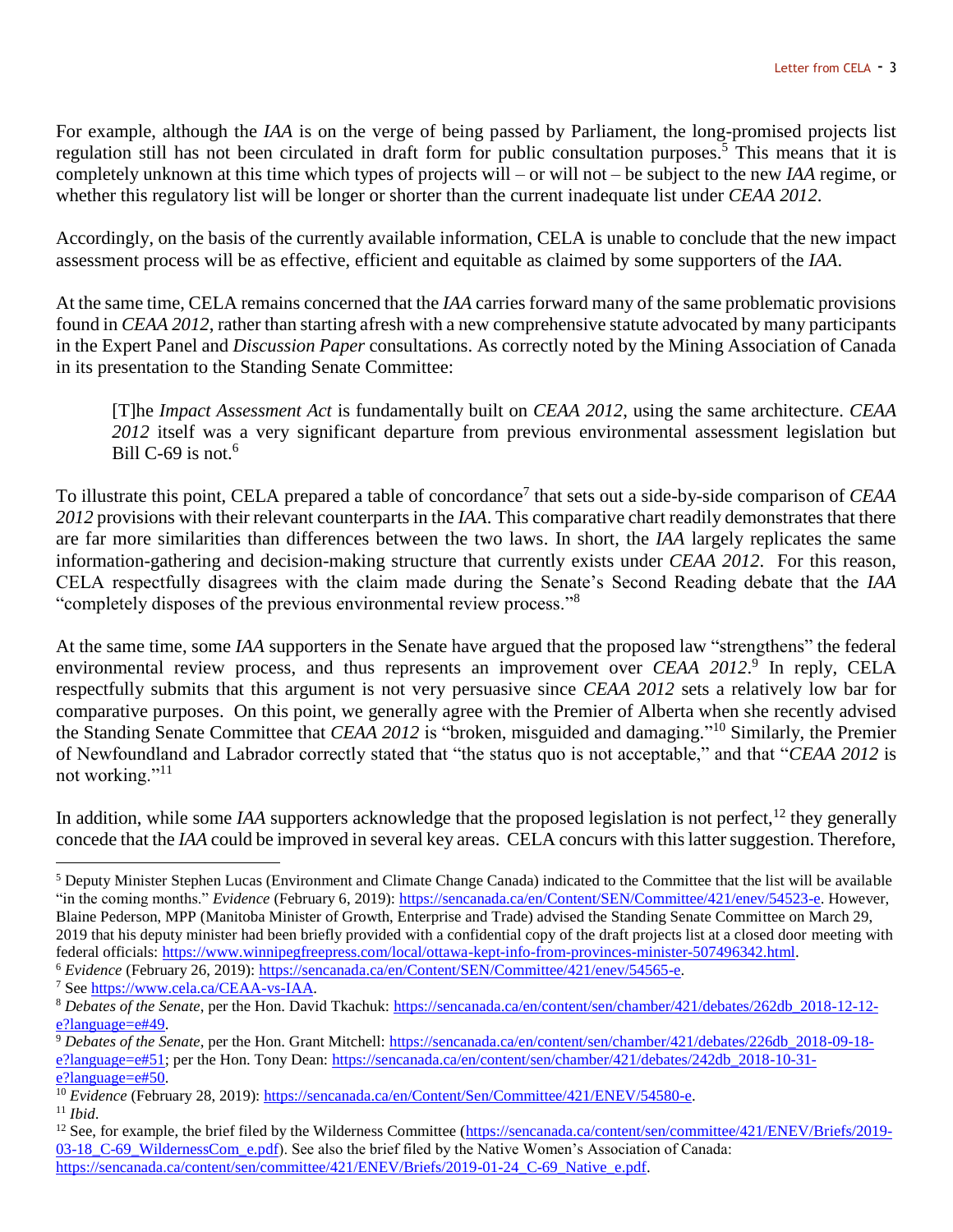the overall purpose of his brief is to offer the Standing Senate Committee some specific reforms that are intended to upgrade the *IAA* before it is enacted and proclaimed into force.

In terms of timing, CELA submits that this amendment exercise should be undertaken as expeditiously as possible so that the new and improved *IAA* is passed before the current Parliamentary session ends later this year. In our view, Parliament must not squander this opportunity to repeal the much-maligned *CEAA 2012*, and to replace it with stronger legislation that entrenches a robust, participatory and evidence-based impact assessment and decision-making process at the federal level in Canada.

In summary, CELA supports passage of the *IAA*, provided that it is amended to effectively address the key concerns and statutory recommendations described in this brief.

## **(b) CELA's Response to Industry and Governmental Claims about the** *IAA*

Given the nation-wide importance of the *IAA*, CELA encourages the Standing Senate Committee to consider the diverse views, reasonable recommendations and informed commentary submitted by persons, non-governmental organizations, Indigenous communities and public authorities interested in, or potentially affected by, the new legislation.

However, CELA is dismayed by the extensive misinformation that some Bill C-69 opponents have conveyed about the *IAA* after the legislation was referred to the Senate. In fact, some of these anti-*IAA* comments are so erroneous that CELA questions whether these commentators have actually read or properly understood the Act.

It is beyond the scope of this brief to rebut every questionable or misleading public statement that has been made in recent months in relation to the *IAA*. Nevertheless, in order to assist the Senate Standing Committee in its deliberations, CELA is compelled to correct the record and respond to some of the highly inaccurate comments made by Bill C-69 critics.

## *(i) The Omnipresent Pipeline Perspective*

 $\overline{a}$ 

Bill C-69 (including the *IAA*) has been criticized by some commentators as a "no pipeline" bill.<sup>13</sup> In addition, some witnesses at the Standing Senate Committee hearings have raised high-profile pipeline cases (e.g. Northern Gateway, Trans-Mountain and Energy East) as the partial basis for their attacks upon the *IAA,* although these cases were decided under *CEAA 2012*. Similarly, Senators who have debated the pros and cons of the *IAA* have often invoked or referred to specific pipeline projects in their remarks.<sup>14</sup>

In CELA's view, it is important to consider the pipeline sector (and other sectors) when deciding whether – or to what extent – that the *IAA* requires amendments. However, CELA submits that it is inappropriate and unduly restrictive to view the *IAA* largely through the lens of pipeline projects. This is because the current environmental review process under *CEAA 2012* applies to much broader classes of activities and facilities, and it is reasonable to anticipate that the *IAA* will similarly apply to a wide variety of major projects outside of the pipeline industry.

[e?language=e#40;](https://sencanada.ca/en/content/sen/chamber/421/debates/238db_2018-10-23-e?language=e#40) per the Hon. Eric Forest: [https://sencanada.ca/en/content/sen/chamber/421/debates/241db\\_2018-10-30](https://sencanada.ca/en/content/sen/chamber/421/debates/241db_2018-10-30-e?language=e#57) [e?language=e#57;](https://sencanada.ca/en/content/sen/chamber/421/debates/241db_2018-10-30-e?language=e#57) per the Hon. Paula Simmons: [https://sencanada.ca/en/content/sen/chamber/421/debates/245db\\_2018-11-07](https://sencanada.ca/en/content/sen/chamber/421/debates/245db_2018-11-07-e?language=e#41) [e?language=e#41;](https://sencanada.ca/en/content/sen/chamber/421/debates/245db_2018-11-07-e?language=e#41) per the Hon. Denise Batters: [https://sencanada.ca/en/content/sen/chamber/421/debates/262db\\_2018-12-12](https://sencanada.ca/en/content/sen/chamber/421/debates/262db_2018-12-12-e?language=e#49) [e?language=e#49;](https://sencanada.ca/en/content/sen/chamber/421/debates/262db_2018-12-12-e?language=e#49) per the Hon. David Tkachuk[: https://sencanada.ca/en/content/sen/chamber/421/debates/262db\\_2018-12-12](https://sencanada.ca/en/content/sen/chamber/421/debates/262db_2018-12-12-e?language=e#49) [e?language=e#49.](https://sencanada.ca/en/content/sen/chamber/421/debates/262db_2018-12-12-e?language=e#49)

<sup>13</sup> *Evidence* (February 28, 2019), per Premier Rachel Notley: [https://sencanada.ca/en/Content/SEN/Committee/421/enev/54580-e.](https://sencanada.ca/en/Content/SEN/Committee/421/enev/54580-e)

<sup>&</sup>lt;sup>14</sup> Debates of the Senate, per the Hon. Grant Mitchell: [https://sencanada.ca/en/content/sen/chamber/421/debates/226db\\_2018-09-18](https://sencanada.ca/en/content/sen/chamber/421/debates/226db_2018-09-18-e?language=e#51) [e?language=e#51;](https://sencanada.ca/en/content/sen/chamber/421/debates/226db_2018-09-18-e?language=e#51) per the Hon. Andre Pratte[: https://sencanada.ca/en/content/sen/chamber/421/debates/238db\\_2018-10-23-](https://sencanada.ca/en/content/sen/chamber/421/debates/238db_2018-10-23-e?language=e#40)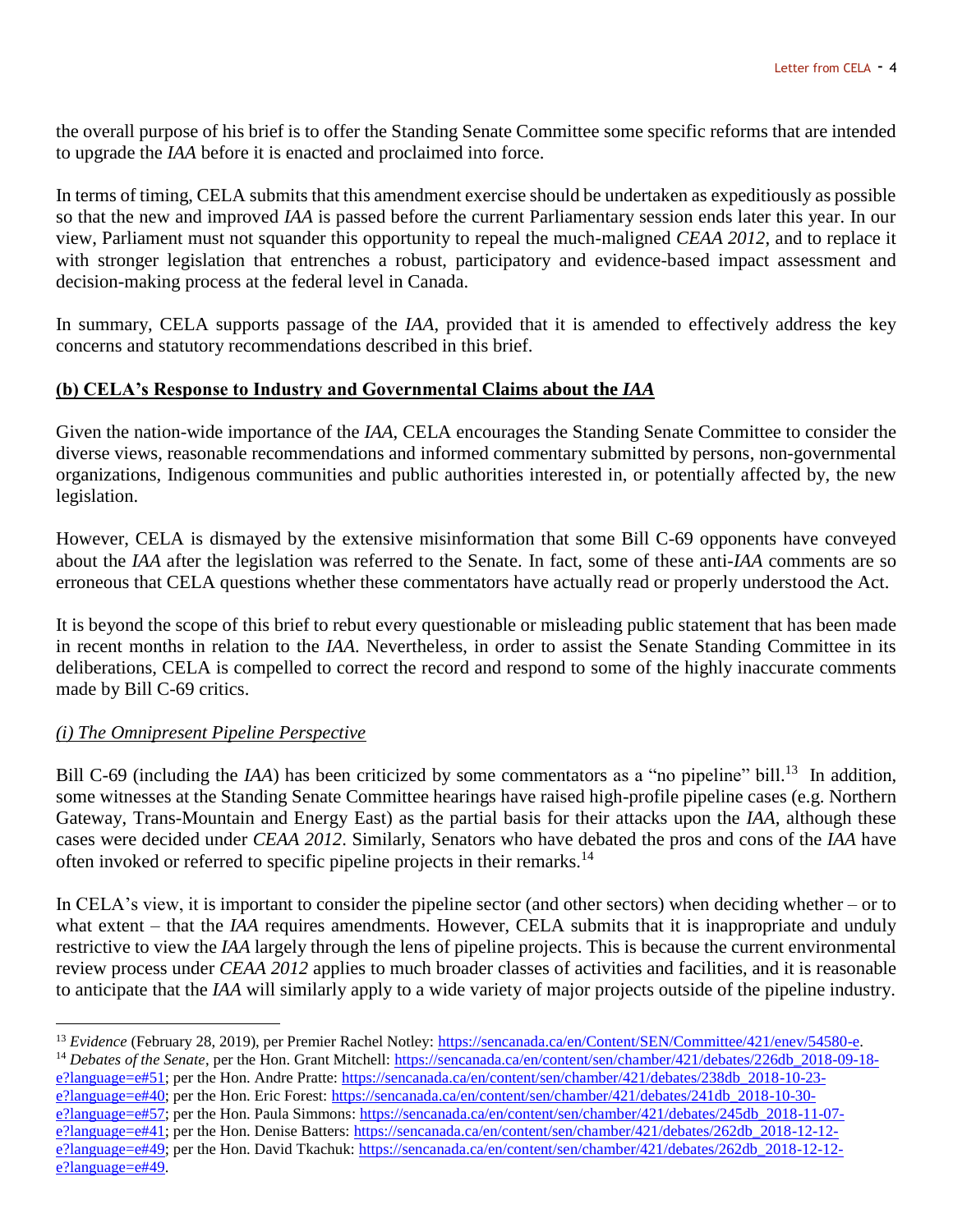Accordingly, CELA recommends that the Standing Senate Committee should refrain from proposing amendments that are intended to expedite (or even exempt) pipeline projects under the *IAA*. In essence, the *IAA* establishes an information-gathering and decision-making process that should be applicable to all designated projects, not just pipelines. Put another way, no particular sector or project type should receive preferential treatment (or express legislative exemptions) under the *IAA*.

## *(ii) Unrealistic Doomsday Predictions*

 $\overline{a}$ 

The Standing Senate Committee has heard claims that if enacted, the *IAA* will mean that no more major pipelines will be approved in Canada.<sup>15</sup> A variation of this theme is that no more oilsands projects will get approved if the *IAA* is passed, and that *IAA*-induced uncertainty will cause a flight of investment capital from Canada's resource development sectors.<sup>16</sup> Similar arguments were made by some Senators during Second Reading debate on Bill C-69.<sup>17</sup>

In addition, Saskatchewan's Minister of Energy and Resources asserted that under the *IAA*, it would take a uranium mine "seven to fifteen years" to get approved.<sup>18</sup> A representative of the Ontario government predicted that Bill C-69 "would make it impossible to build new or replace existing pipelines," "could potentially grind to a halt natural resource and economic development" in the province, and "stymie economic growth and competitiveness, kill jobs and rob hard-working Ontario families of the opportunities they have a right to access." 19

In CELA's view, these kinds of sweeping claims are unsubstantiated, inconsistent with the provisions of the *IAA*, and contrary to the actual approval track record under the federal environmental review process under *CEAA 2012* (and its predecessor *CEAA 1992*). As noted above, the *IAA* is substantially similar to *CEAA 2012* in many key aspects, and it is well-documented that the vast majority of projects have been approved – not rejected – under the federal EA process.<sup>20</sup> Similar success rates exist in the National Energy Board (NEB) context, as Mr. Robert Steedman, NEB Chief Environment Officer, advised the Committee that he could not point to a single example of where Cabinet decision-makers refused to allow energy projects to proceed if they had been approved by the  $NEB.<sup>21</sup>$ 

As noted by the Mining Association of Canada, it is commonplace to hear political or sectoral complaints about the relatively small number of individual major projects that failed to get approval for one reason or another, but there is often little or no public discussion about the far more numerous projects that are approved under the federal environmental review process.<sup>22</sup> While some of Canada's resource sectors may indeed be currently facing challenges (e.g. low oil or commodity prices, trade tariff wars, changed demand in overseas markets, investor

<sup>20</sup> Martin Olszynski, "Sober Second Thoughts: Debunking the Myths and Clarifying the Impacts of Bill C-69" (March 7, 2019): [https://law.ucalgary.ca/sites/default/files/teams/2/2019-sober-second-thoughts-c69.pdf?fbclid=IwAR10TysOFWVbIwS6UFWc-](https://law.ucalgary.ca/sites/default/files/teams/2/2019-sober-second-thoughts-c69.pdf?fbclid=IwAR10TysOFWVbIwS6UFWc-38XmSD1761XFPMiASFIfIJQOFmHf8KFA5sXUIc)[38XmSD1761XFPMiASFIfIJQOFmHf8KFA5sXUIc.](https://law.ucalgary.ca/sites/default/files/teams/2/2019-sober-second-thoughts-c69.pdf?fbclid=IwAR10TysOFWVbIwS6UFWc-38XmSD1761XFPMiASFIfIJQOFmHf8KFA5sXUIc)

<sup>15</sup> *Evidence* (February 6, 2019), per the Hon. Jane Cordy: [https://sencanada.ca/en/Content/SEN/Committee/421/enev/54523-e.](https://sencanada.ca/en/Content/SEN/Committee/421/enev/54523-e) <sup>16</sup> *Evidence* (February 19, 2019)[: https://sencanada.ca/en/Content/SEN/Committee/421/enev/54536-e;](https://sencanada.ca/en/Content/SEN/Committee/421/enev/54536-e) *Evidence* (February 28, 2019): [https://sencanada.ca/en/Content/SEN/Committee/421/enev/54580-e.](https://sencanada.ca/en/Content/SEN/Committee/421/enev/54580-e)

<sup>&</sup>lt;sup>17</sup> Debates of the Senate, per the Hon. Douglas Black: [https://sencanada.ca/en/content/sen/chamber/421/debates/234db\\_2018-10-04](https://sencanada.ca/en/content/sen/chamber/421/debates/234db_2018-10-04-e?language=e#46) [e?language=e#46;](https://sencanada.ca/en/content/sen/chamber/421/debates/234db_2018-10-04-e?language=e#46) per the Hon. Pierre-Hugh Boisvenu: [https://sencanada.ca/en/content/sen/chamber/421/debates/245db\\_2018-11-07](https://sencanada.ca/en/content/sen/chamber/421/debates/245db_2018-11-07-e?language=e#41) [e?language=e#41;](https://sencanada.ca/en/content/sen/chamber/421/debates/245db_2018-11-07-e?language=e#41) per the Hon. Nicole Eaton: [https://sencanada.ca/en/content/sen/chamber/421/debates/252db\\_2018-11-27](https://sencanada.ca/en/content/sen/chamber/421/debates/252db_2018-11-27-e?language=e#43) [e?language=e#43;](https://sencanada.ca/en/content/sen/chamber/421/debates/252db_2018-11-27-e?language=e#43) per the Hon Denise Batters: https://sencanada.ca/en/content/sen/chamber/421/debates/262db 2018-12-12[e?language=e#49.](https://sencanada.ca/en/content/sen/chamber/421/debates/262db_2018-12-12-e?language=e#49)

<sup>18</sup> *Evidence* (February 28, 2019), per Bronwyn Eyre, MPP: [https://sencanada.ca/en/Content/SEN/Committee/421/enev/54580-e.](https://sencanada.ca/en/Content/SEN/Committee/421/enev/54580-e) <sup>19</sup> *Evidence* (February 26, 2019), per Greg Rickford, MPP: [https://sencanada.ca/en/Content/SEN/Committee/421/enev/54565-e.](https://sencanada.ca/en/Content/SEN/Committee/421/enev/54565-e)

<sup>21</sup> *Evidence* (February 7, 2019)[: https://sencanada.ca/en/Content/SEN/Committee/421/enev/54526-e.](https://sencanada.ca/en/Content/SEN/Committee/421/enev/54526-e)

<sup>&</sup>lt;sup>22</sup> *Evidence* (February 26, 2019)[: https://sencanada.ca/en/Content/SEN/Committee/421/enev/54565-e.](https://sencanada.ca/en/Content/SEN/Committee/421/enev/54565-e)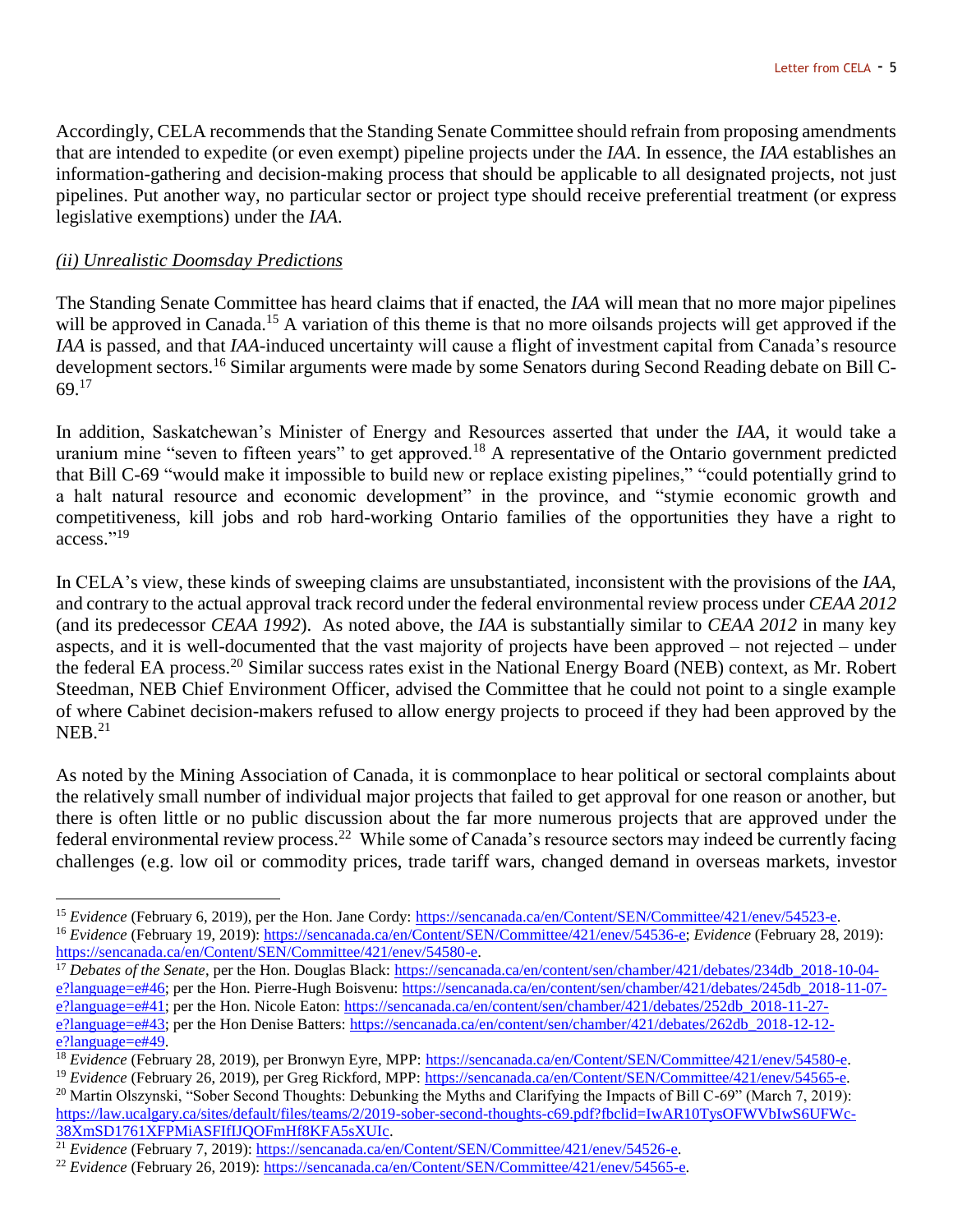interest in clean energy, etc.), CELA submits that these macro-economic factors are beyond the purposes and scope of the *IAA*, which is not even in force yet. In short, the *IAA* should not be blamed or used as a scapegoat by industrial proponents (particularly those receiving taxpayer-funded subsidies) or their governmental supporters.

## *(iii) Regulators' Proper Role in Impact Assessment*

Certain regulatory agencies, boards and commissions have appeared before the Standing Senate Committee to assert their institutional expertise in identifying and evaluating the potential environmental effects of the industries that they regulate. Moreover, during the Senate's Second Reading debate on the *IAA*, it was suggested that Bill C-69 unduly "trashes" regulators such as the NEB and Canadian Nuclear Safety Commission (CNSC).<sup>23</sup> In CELA's respectful submission, this unfortunate statement reflects a misreading of the *IAA* provisions which enable members of these regulatory bodies to serve on review panels that will conduct assessments of, and provide reports on, designated projects under the Act. In addition, the *IAA* fully permits these bodies to continue their post-assessment regulatory functions for designated projects that receive approval under the *IAA*, and for nondesignated projects that are not subject to the *IAA*.

For its part, the CNSC submitted that as a life-cycle regulator, it has "significant and specialized nuclear expertise."<sup>24</sup> CELA does not disagree with this self-evaluation in the regulatory context under the *Nuclear Safety and Control Act* (*NSCA*), and CELA acknowledges the CNSC's experience in licencing nuclear projects. However, CELA concurs with the Expert Panel's conclusions that "regulation and assessment are two quite distinct functions that require different processes and expertise," and that "the narrow mandate of regulators prevents them from fully assessing projects in specific situations."<sup>25</sup>

Accordingly, CELA supports having nuclear impact assessments conducted by review panels, rather than by the CNSC itself. Significantly, during her testimony before the Standing Senate Committee, the President of the CNSC expressed no objection to the *IAA*'s proposal to have designated nuclear projects assessed by review panels which include appointees from the CNSC.<sup>26</sup> In doing so, she conceded that the new impact assessment agency will have a broader mandate to consider certain issues (e.g. socio-economic impacts) that the CNSC has not traditionally examined when conducting EAs under *CEAA 2012*. <sup>27</sup> This, of course, raises the threshold question of which nuclear projects will actually be subject to the *IAA* process, as discussed below.

More generally, CELA submits that properly framed, fairly conducted, adequately staffed and sufficiently resourced review panel hearings represent the highest and best form of public participation in the impact assessment process. Not only do review panels offer parties an important opportunity to present (or challenge) evidence on the subject matter of the hearing, but they also enhance the overall credibility, completeness and fairness of the information-gathering stage and significantly assist in facilitating informed decision-making under the *IAA*. In our view, this contributes to the legitimacy of, and public trust in, the assessment process under the *IAA*.

<sup>24</sup> *Evidence* (February 7, 2019)[: https://sencanada.ca/en/Content/SEN/Committee/421/enev/54526-e.](https://sencanada.ca/en/Content/SEN/Committee/421/enev/54526-e)

<sup>&</sup>lt;sup>23</sup> Debates of the Senate, per the Hon. Dennis Glen Patterson: [https://sencanada.ca/en/content/sen/chamber/421/debates/241db\\_2018-](https://sencanada.ca/en/content/sen/chamber/421/debates/241db_2018-10-30-e?language=e#57) [10-30-e?language=e#57;](https://sencanada.ca/en/content/sen/chamber/421/debates/241db_2018-10-30-e?language=e#57) per the Hon. Scott Tannas: [https://sencanada.ca/en/content/sen/chamber/421/debates/246db\\_2018-11-08](https://sencanada.ca/en/content/sen/chamber/421/debates/246db_2018-11-08-e?language=e#55) [e?language=e#55.](https://sencanada.ca/en/content/sen/chamber/421/debates/246db_2018-11-08-e?language=e#55) The Canadian Association of Petroleum Producers has similarly claimed that Bill C-69 "marginalizes" federal regulators: *Evidence*, February 19, 2019): [https://sencanada.ca/en/Content/SEN/Committee/421/enev/54536-e.](https://sencanada.ca/en/Content/SEN/Committee/421/enev/54536-e)

<sup>&</sup>lt;sup>25</sup> Expert Panel Report, pages  $50$  to  $51$ .

<sup>26</sup> *Evidence* (February 7, 2019)[: https://sencanada.ca/en/Content/SEN/Committee/421/enev/54526-e.](https://sencanada.ca/en/Content/SEN/Committee/421/enev/54526-e)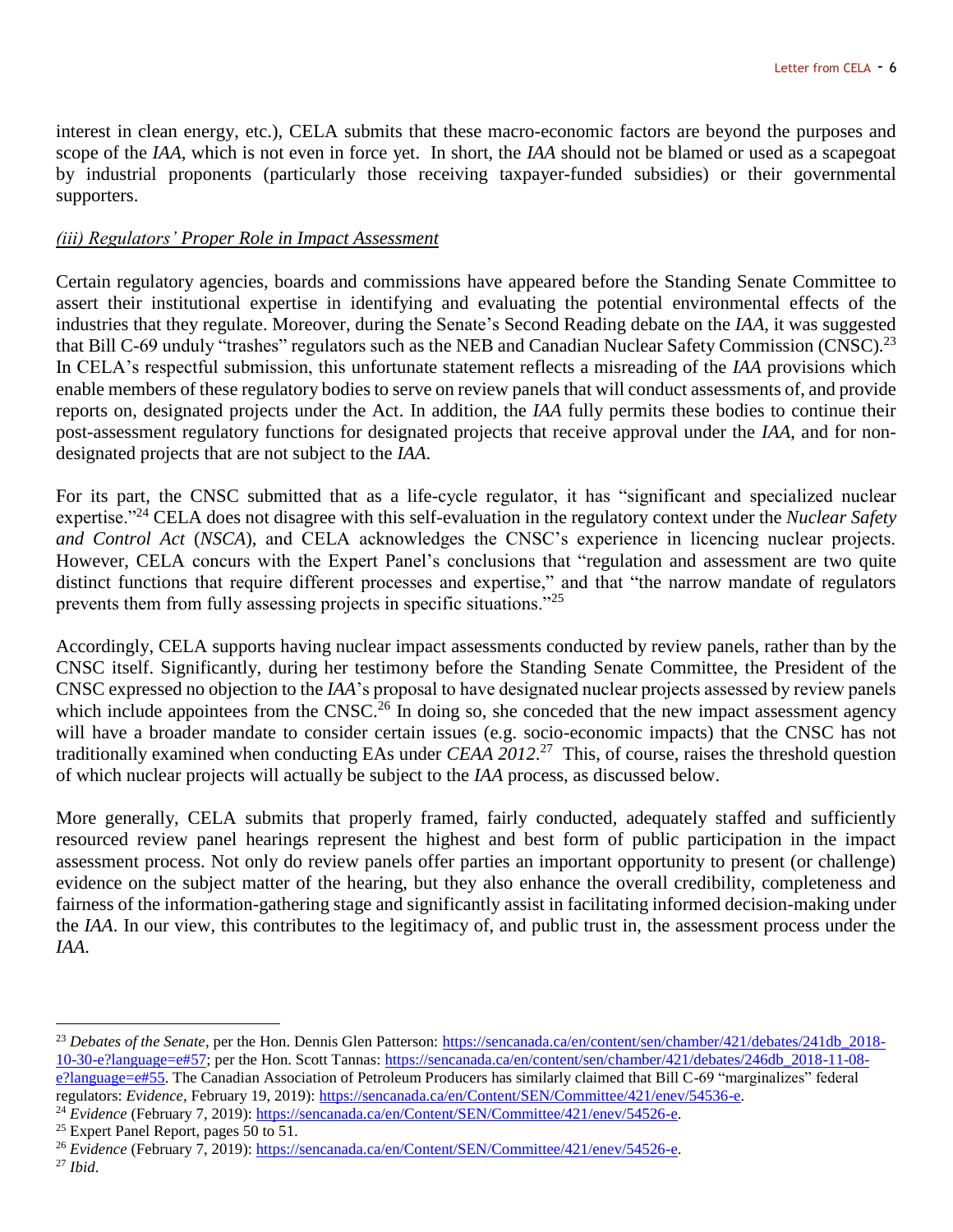## *(iv) Calls to Constrain the Application of the IAA*

In general terms, the Standing Senate Committee is tasked with studying and reporting upon the *IAA*, and potentially proposing amendments to the legislation. Strictly speaking, the related but separate issue of the various regulations needed to implement the *IAA* is not before the Committee. Nevertheless, some Committee hearings have featured discussions on the types of projects which, in some stakeholders' views, should not be caught by the forthcoming projects list regulation under the *IAA* (e.g. in situ oilsands projects, offshore exploration drilling, etc.). $^{28}$ 

For example, while the CNSC has reportedly provided advice to the federal government on which nuclear projects should be designated (or not), the President did not disclose to the Committee whether the CNSC believes that small modular reactors (SMRs) should be subject to the *IAA* process.<sup>29</sup> However, on behalf of the Ontario government, Greg Rickford, Minister of Energy, Northern Development and Mines, praised SMRs and recommended that all "nuclear energy projects should be outside the purview of Bill C-69," and should instead remain subject only to the regulatory control of the CNSC.<sup>30</sup>

In CELA's view, Ontario's unprecedented recommendation must be soundly rejected by the Standing Senate Committee. First, CELA notes that there has been no difficulty under *CEAA 2012* (or its predecessor *CEAA 1992*) for Ontario's nuclear fleet to obtain approvals for building, refurbishing or extending the operation of nuclear reactors (e.g. Pickering, Bruce and Darlington). Therefore, there is no air of reality to the Ontario government's argument that the substantially similar *IAA* will excessively constrain Ontario's nuclear power sector.

Second, the Ontario government appears to have conflated impact assessment with regulatory licencing, which are not synonymous for the above-noted reasons described by the Expert Panel. Moreover, the CNSC, on its own admission, does not evaluate socio-economic effects within its *NSCA* licencing process, which cannot be seriously construed as a robust and comprehensive impact assessment regime.<sup>31</sup>

Third, if nuclear energy projects in general (or SMRs in particular) are excluded from *IAA* coverage, then there will be no credible sustainability-based assessment of the environmental, health, economic or social impacts of new, expanded or refurbished nuclear energy projects before they proceed. In CELA's view, giving the nuclear power industry a free pass under the *IAA* is the antithesis of sound and precautionary environmental planning, and should not be countenanced by Parliament. This is particularly true since the Ontario government does not apply its own *Environmental Assessment Act* to the provincial nuclear fleet or to long-term energy planning exercises.

As a matter of public interest, CELA therefore recommends that all nuclear energy projects<sup>32</sup> should be fully subject to the *IAA* since they generally raise environmental, health and socio-economic issues, as well as broader sustainability considerations, which are best addressed by review panels. This recommendation is based on our experience to date in federal EAs and CNSC licencing proceedings in relation to various proposals to build, refurbish, extend the life of, dispose of waste from, or decommission nuclear energy facilities, such as:

<sup>28</sup> *Evidence* (February 7, 2019)[: https://sencanada.ca/en/Content/SEN/Committee/421/enev/54526-e;](https://sencanada.ca/en/Content/SEN/Committee/421/enev/54526-e) *Evidence* (February 19, 2019): [https://sencanada.ca/en/Content/SEN/Committee/421/enev/54536-e.](https://sencanada.ca/en/Content/SEN/Committee/421/enev/54536-e)

<sup>&</sup>lt;sup>29</sup> Evidence (February 7, 2019)[: https://sencanada.ca/en/Content/SEN/Committee/421/enev/54526-e.](https://sencanada.ca/en/Content/SEN/Committee/421/enev/54526-e)

<sup>30</sup> *Evidence* (February 26, 2019)[: https://sencanada.ca/en/Content/SEN/Committee/421/enev/54565-e.](https://sencanada.ca/en/Content/SEN/Committee/421/enev/54565-e)

<sup>31</sup> See [http://www.cela.ca/blog/2018-12-07/erroneous-CNSC-message-could-allow-nuke-projects-escape-EA.](http://www.cela.ca/blog/2018-12-07/erroneous-CNSC-message-could-allow-nuke-projects-escape-EA)

<sup>&</sup>lt;sup>32</sup> These nuclear energy projects that should be covered by the *IAA* include, but are not necessarily limited to: new reactor projects such as SMRs; decommissioning projects; radioactive waste repositories; and reactor refurbishment/life extension projects which were excluded from review under *CEAA 2012*.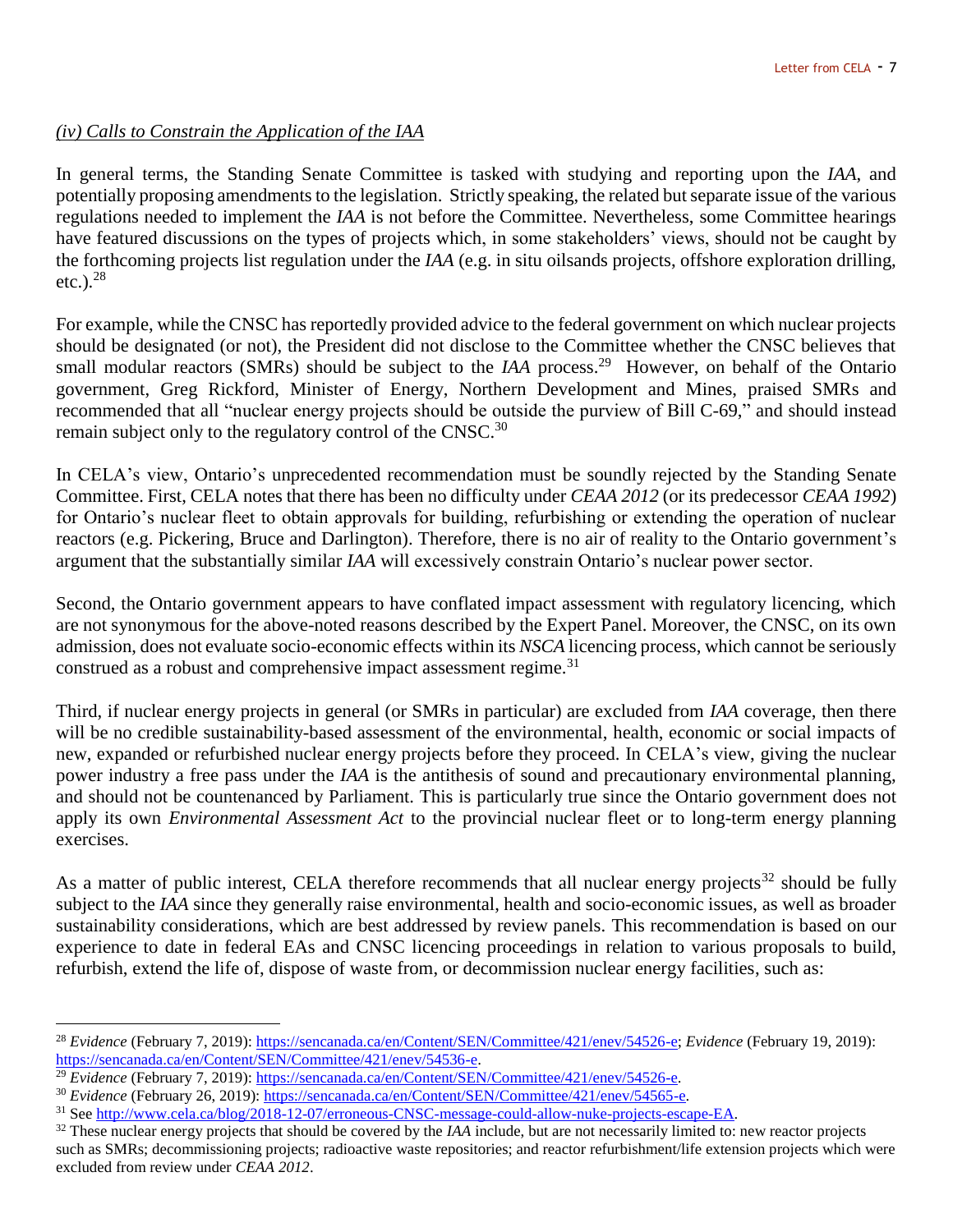- the Deep Geological Repository for low- and intermediate level radioactive waste;
- the proposed underground repository for high-level (fuel) waste;
- the Near Surface Disposal Facility at the Chalk River site;
- the construction and operation of new reactors at the Darlington nuclear generating station;
- the refurbishment, continued operation and licencing of existing reactors at the Darlington, Pickering Bruce and Point Lepreau nuclear generating stations (and their emergency planning procedures), as well as the recently shut-down NRU reactor at the Chalk River site;
- the proposed export of radioactive steam generators from the Bruce nuclear generating station;
- the import of mixed oxide (MOX) fuel shipments from Russia to the Chalk River site; and
- the proposed decommissioning of nuclear facilities at Rolphton, Ontario and Whiteshell, Manitoba.

More generally, CELA recommends that the forthcoming projects list regulation must ensure that all environmentally significant activities which engage federal decision-making, and which may affect sustainability, are designated by regulation under the *IAA*. 33 Where there is uncertainty regarding the nature, extent, frequency, mitigability or significance of impacts associated with a particular activity, then, in accordance with the precautionary principle, the activity should be prescribed by the *IAA* regulation.

It should be recalled, however, that under the current *IAA*, merely listing a particular type of project in the regulation does not actually guarantee that an impact assessment will be carried out. This is because section 16 of the *IAA* empowers the Impact Assessment Agency of Canada to dispense with the need to conduct an assessment for specific designated projects. As described below, CELA recommends the deletion of section 16 due to the uncertainty and inconsistency that this provision creates if it is retained and used extensively under the *IAA*.

## **PART III - CELA'S RECOMMENDED AMENDMENTS TO THE** *IAA*

 $\overline{a}$ 

It is beyond the scope of this brief to comment upon all of the *IAA* provisions that require changes (or not) before the Act is passed by Parliament.<sup>34</sup> Instead, this Part of CELA's brief describes our high-priority *IAA* recommendations to better ensure that the legislation achieves its intended purposes and the federal government's law reform goals.

For the convenience of the Standing Senate Committee, these recommendations have been organized into eight general topics or themes, and they reflect CELA's views on which key components of the *IAA* should be amended, added or deleted. For each recommendation, we have provided a brief statement of the rationale underlying our proposal.

<sup>33</sup> See CELA's detailed comments on the *IAA* project listing criteria: [http://www.cela.ca/CELASubmissionsReProjectListingCriteria.](http://www.cela.ca/CELASubmissionsReProjectListingCriteria) <sup>34</sup> With respect to the *IAA* in general, CELA commends the numerous recommendations contained in the brief prepared by Dr. Robert Gibson: [https://sencanada.ca/content/sen/committee/421/ENEV/Briefs/2019-03-15\\_C-69\\_RobertGibson\\_e.pdf.](https://sencanada.ca/content/sen/committee/421/ENEV/Briefs/2019-03-15_C-69_RobertGibson_e.pdf)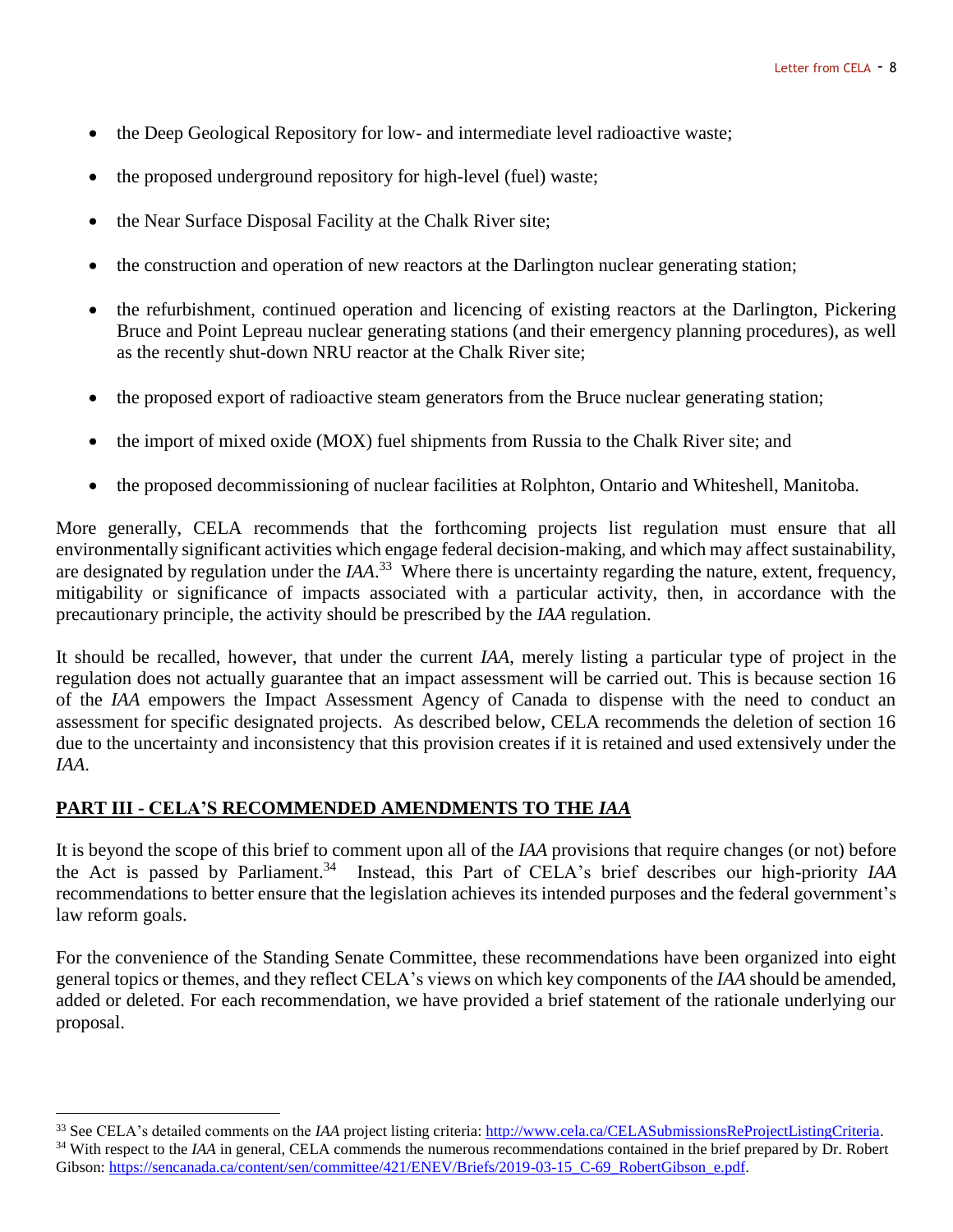#### **(a) Definitions and Purposes of the** *IAA*

 A restrictive definition of "directly affected person" or "interested party" should not be inserted into the *IAA*;

**Rationale**: Since the *IAA*'s preamble, purposes and provisions are premised upon meaningful public participation in impact assessments, there is no public policy justification, or evidence-based reasoning, for excluding Canadians from participating in the impact assessment process.

Section 2 should be amended by adding a new definition of "meaningful public participation" as follows:

"Meaningful public participation" means a fair, accessible and flexible two-way communication process that engages persons, groups and communities in impact, regional and strategic assessments in a respectful, effective and iterative manner.

**Rationale**: Section 11 of the *IAA* requires meaningful public participation, but fails to define it. In CELA's view, an upfront definition would assist in the interpretation and application of this section and other sections which reference public participation.

 Section 6 should be amended by adding a new detailed statement of purpose in relation to public participation, as follows:

6(4)(a) For the purposes of providing meaningful public participation under this Act, the Agency, Minister, review panels, federal authorities and the Governor in Council shall take all reasonable steps to establish participatory processes in all stages of impact, regional and strategic assessments in order to:

(i) identify public concerns;

(ii) ensure that timely notification and all relevant information is provided to the public in appropriate means, formats and languages;

(iii) provide reasonable timelines for public review and comment;

(iv) use a mix of appropriate mechanisms for soliciting public input or resolving public concerns, including in-person meetings, workshops, open houses, information centres, mediation, or other forms of alternative dispute resolution;

(v) ensure the provision of participant funding in amounts commensurate with the size, scale, complexity or effects of the subject matter of impact, regional or strategic assessments;

(vi) facilitate the planning, assessment, design, implementation, monitoring and follow-up programs of a designated project; and

(vii) enable the Minister or the Governor in Council to make an informed decision on whether a designated project is in the public interest.

(b) When exercising discretion under this Act in setting, suspending or extending time limits under this Act, the Agency, Minister, review panels, federal authorities and the Governor in Council shall consider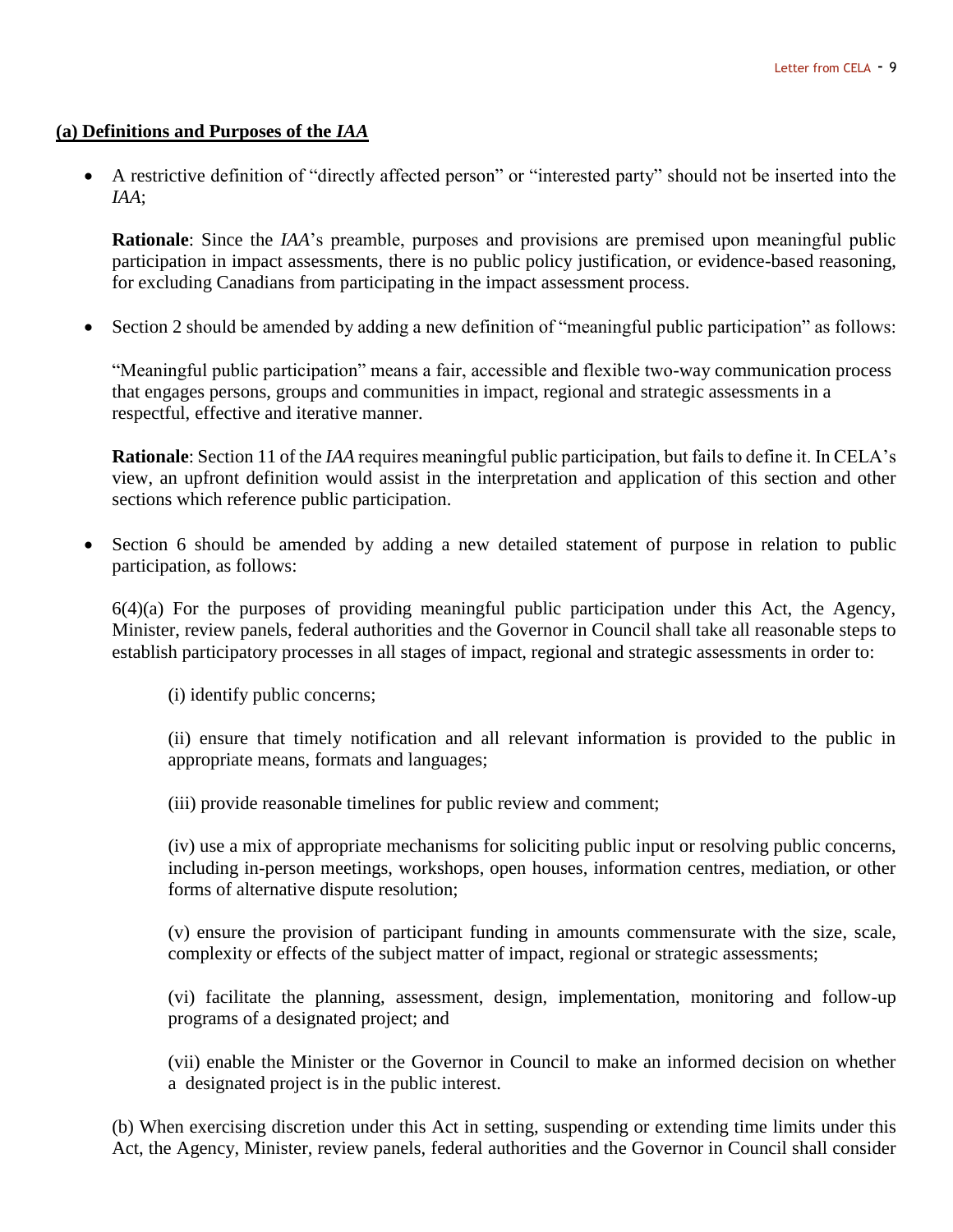and apply the purposes described in subsection 6(1), the duties described in subsections 6(2) and (3), and the requirements of subsection  $6(4)(a)$ ;

(c) When exercising discretion in determining how meaningful public participation opportunities will be provided in impact, regional and strategic assessments, the Agency, Minister, review panels, federal authorities and the Governor in Council shall consider and apply the purposes described in subsection 6(1), the duties described in subsections 6(2) and (3), and the requirements of subsection 6(4)(a).

**Rationale**: Section 11 of the *IAA* merely contains a sparse sentence on public participation. Given the central importance of meaningful public participation in all stages of the impact assessment process (e.g. from early planning to follow-up program implementation), CELA submits that the *IAA* purpose statement should be expanded to address the essential elements of meaningful public participation. In our view, meaningful public participation means more than simply allowing people to file written submissions during a prescribed comment period.

## **(b) Designating Physical Activities as Projects under the** *IAA*

• Section 9 should be amended to specify that any person or jurisdiction may request the Minister to issue an order to designate a physical activity (or set of activities) that is not prescribed by the regulatory projects list.

**Rationale**: CELA agrees that the Minister should have the residual authority, on a case-by-case basis, to designate physical activities that are not on the regulatory projects list. However, section 9 does not currently clarify who is entitled to make designation requests.

## **(c) Early Planning Phase under the** *IAA*

• Section 11 should be replaced by a more prescriptive set of duties imposed upon the Agency (or review panel, if applicable) during the planning phase, as follows:

11(1) The Agency shall ensure meaningful public participation during the planning phase of an impact assessment of a designated project, including opportunities for public input on the following matters:

(a) the proposed impact assessment cooperation plan, consisting of a public participation plan and an Indigenous engagement and partnership plan;

(b) the proposed impact statement guidelines to be issued to the proponent;

(c) the proposed plan for addressing federal permitting requirements, if applicable.

(2) The Agency, or review panel if applicable, shall solicit and consider public input on the proposed impact statement guidelines in relation to the information, methodology and level of detail needed to address the factors set out in section 22(1), including:

(a) the purpose of, and the need for, the designated project being proposed by the proponent;

(b) the range of potentially reasonable alternatives to the proposed project, from which the preferred alternative is identified;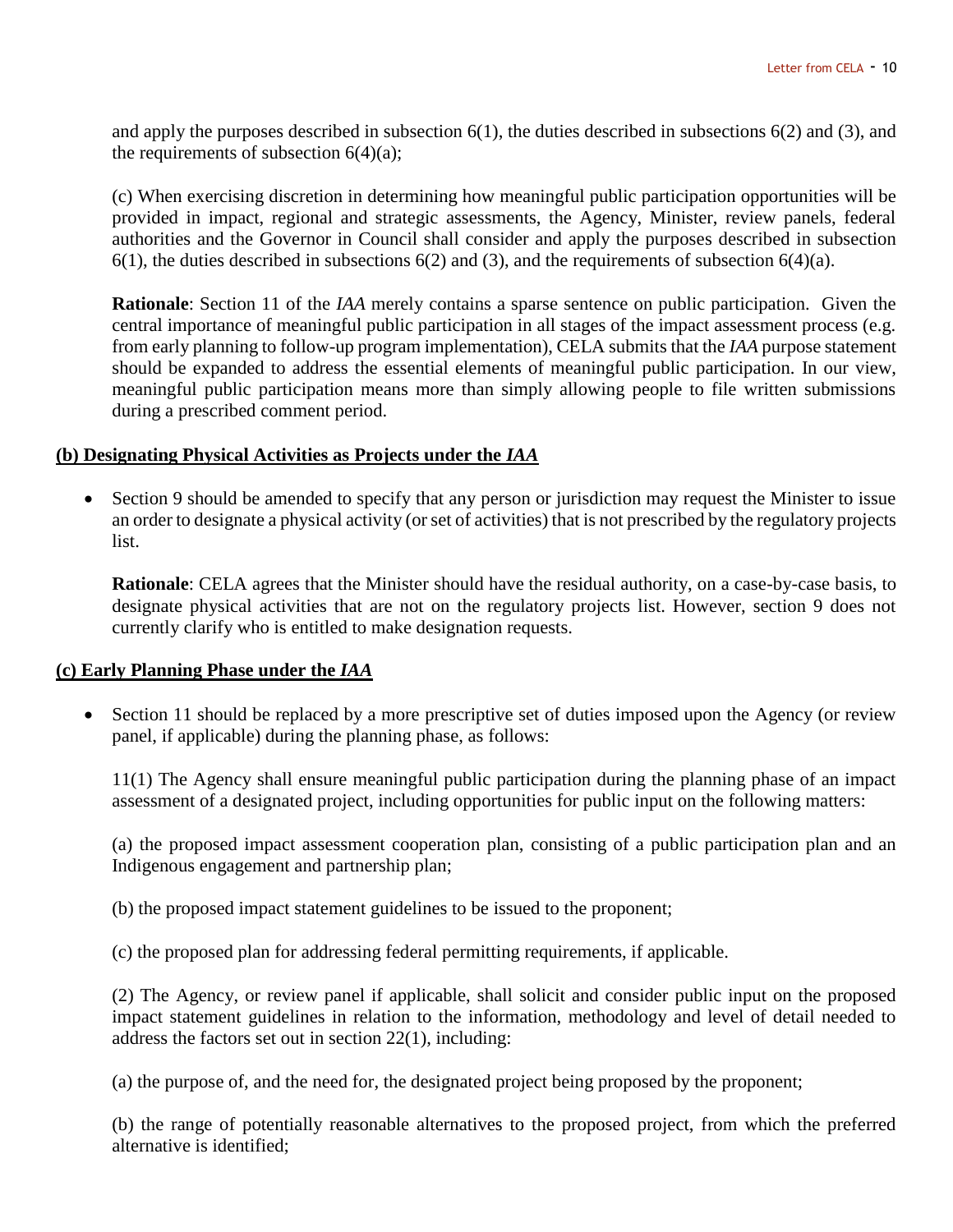(c) the appropriate scope of the project (including alternative methods), with particular attention to relevant components, and their potential effects, including those of consequential and induced development;

(d) the identification of the government agency or other body that will be responsible for evaluating a potentially reasonable alternative that is identified and needed for comparative purposes, but is beyond the interests and capacities of the proponent;

(e) the assignment of responsibility for addressing any major cumulative effects or larger policy issues that are raised by the proposed project and need to be taken into account in the assessment, but are beyond the reasonable capacity of the proponent to address adequately;

(f) the specification of sustainability criteria that recognize the key considerations related to the case and its context as well as the generic requirements for progress towards lasting wellbeing;

(g) the application of sustainability criteria to evaluate the effects of reasonable alternatives, and to select a preferred alternative;

(h) the final design details of the preferred alternative and any necessary mitigation and enhancement measures; and

(i) the appropriate monitoring and follow-up programs and assignment of responsibility for implementation of these matters.

(3) For each impact assessment of a designated project, the Agency shall establish and maintain a multiparty planning advisory committee, consisting of representatives of the public, Indigenous governing bodies, and other jurisdictions, in order to assist in implementing the Agency's duties under subsection (1) at the earliest possible opportunity and before any irrevocable decisions are made.

(4) The Agency shall ensure that adequate participant funding will be made available during the early planning phase;

(5) The planning phase of an impact assessment of a designated project shall commence when the proponent files, in the prescribed form, a detailed description of a reasonable range of alternatives that address the need, issue or opportunity that the proponent intends to pursue.

**Rationale**: As noted above, CELA finds that the single sentence in section 11 does not provide sufficient detail about exactly how members of the public will be engaged, or for what purpose, during the early planning stage. CELA's suggested re-writing of section 11 provides the missing details and overall objectives of the critically important planning phase.

Section 16 should be deleted.

**Rationale:** If a class or type of activity is sufficiently environmentally significant (and potentially affects areas of federal interest) to warrant inclusion on the regulatory projects list, then it is inappropriate for the Agency to have the extraordinary power to subsequently determine that an individual project does not require an impact assessment under the *IAA*. Not only would the Agency's exercise of this statutory discretion thwart or defeat the Cabinet's purposes in prescribing the activity on the projects list in the first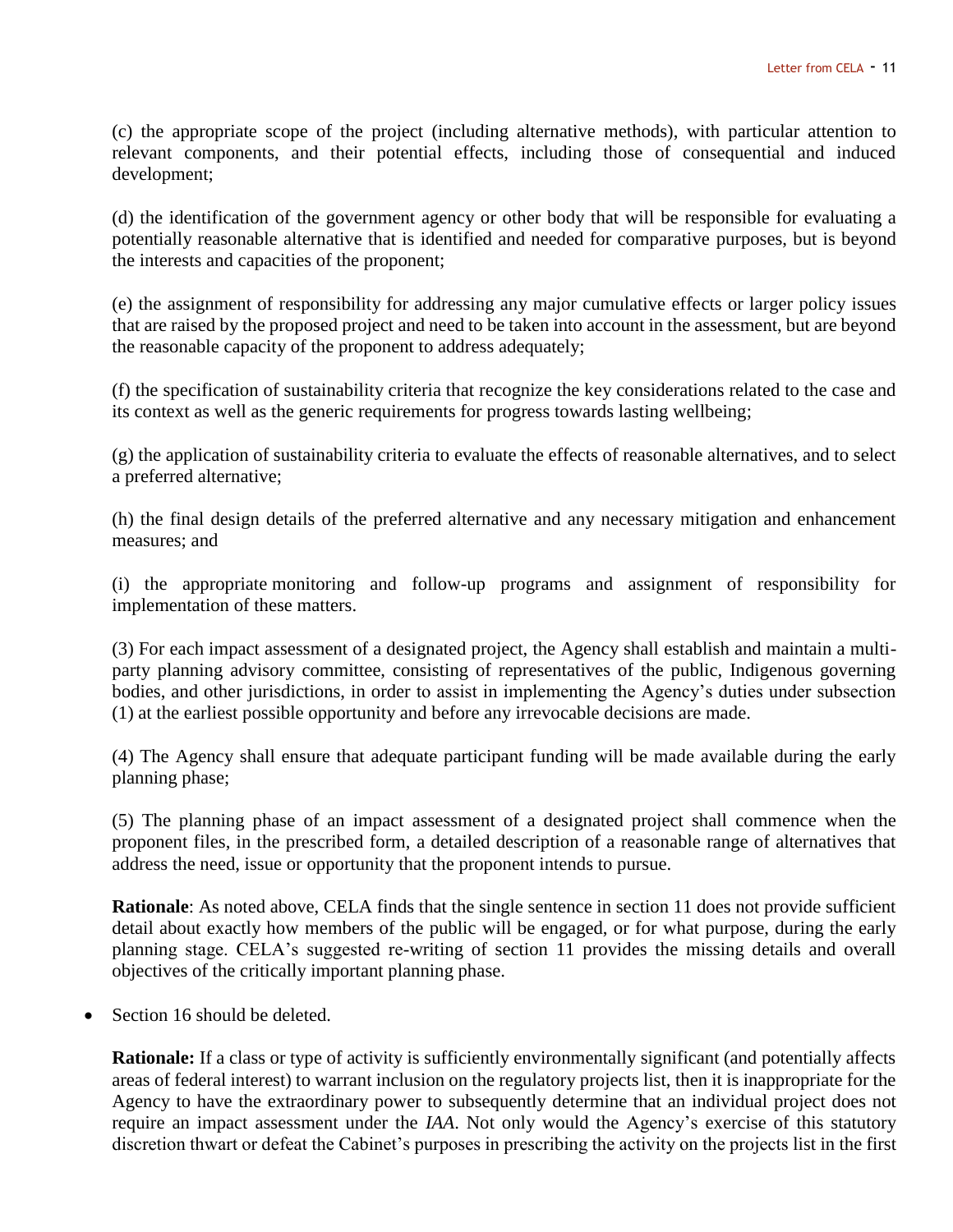place, but it also opens the door to considerable uncertainty about whether impact assessments will – or will not – be required on a case-by-case basis. In addition, this provision will likely transform the planning process, in many instances, into an intractable battle over whether an impact assessment should be required at all, as opposed to actually planning the assessment process so that it is conducted in a fair, effective and efficient manner.

Section 17 should be retained without amendment.

**Rationale**: While some witnesses before the Standing Senate Committee have raised concerns about section 17, CELA supports this provision since it enables proponents, stakeholders and the public at large to learn, at a very early stage, whether the proposed project may be a complete non-starter under federal law, regulation or policy. If a section 17 notice is issued by the Minister, the proponent may still elect to proceed into the impact assessment process, but it does so at its peril, having been forewarned about the possible outcome.

Section 18 should be amended to add a new section 2.1 as follows:

2.1 Where the Minister refers the assessment to a review panel pursuant to sections 36, 40 or 43, the duties and responsibilities of the Agency in subsections (1), (1.1) and (2) shall be exercised by the review panel, and the review panel may confirm, vary or expand the Agency's initial list of studies or information as may be appropriate for the panel to prepare its report in accordance with the Act.

**Rationale**: As drafted, section 18 is unclear about the status of the Agency's initial information-gathering directions where the impact assessment is subsequently referred to a review panel (which may have its own ideas about what information or studies are required for the panel to properly discharge its duties under the *IAA*). CELA's proposed amendment addresses this apparent gap.

#### **(d) Impact Assessment by the Agency or Review Panels under the** *IAA*

• Subsection 22(d) should be amended to clarify that the purpose of, and need for, a designated project shall be considered on the basis of sustainability criteria [see section 11(2)(f), *supra*] and the public interest, rather than the proponent's own perspective.

**Rationale**: For environmental planning purposes, CELA submits that a proponent's own interests should not be used as the pretext for narrowly describing or assessing the need for, and the alternatives to, the proposed project. Instead, the impact assessment should determine whether there is a demonstrable public need for the proposed project, and a reasonable range of "alternatives to" (and their effects) should be evaluated in order to assess the acceptability of the preferred alternative being advanced by the proponent.

Subsection 22(f) should be replaced by the following clause:

(f) a reasonable range of alternatives to the designated project that may address the purpose of and need for the project under paragraph (d).

**Rationale**: Section 22(f) purports to limit the "alternatives to" analysis to those options that "are technically and economically feasible and directly related to the designated project." This qualifier did not exist in the First Reading version of the *IAA* that was introduced in the House of Commons, but was unfortunately added to the Third Reading version that is now before the Senate. In our view, this vague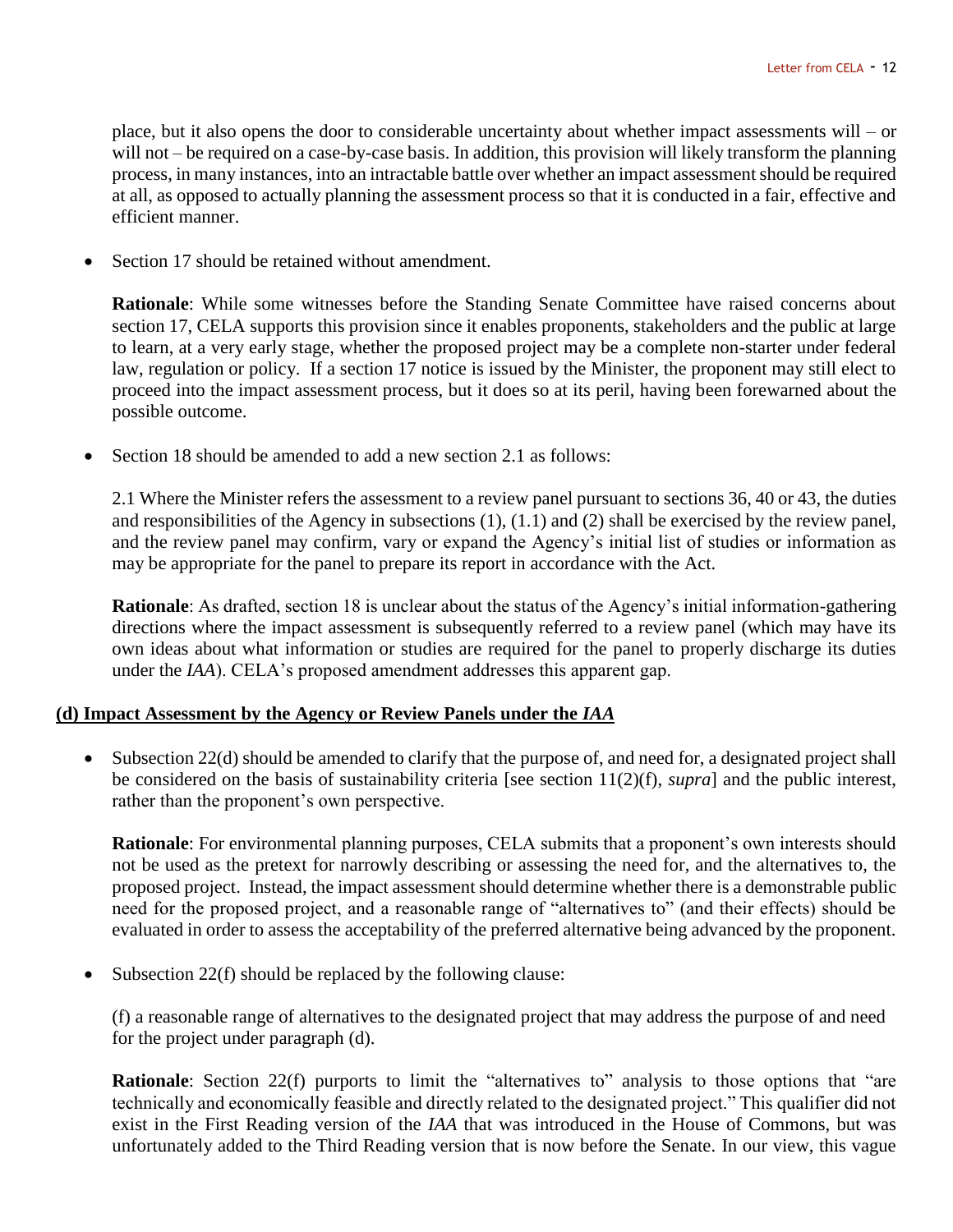qualifier creates considerable uncertainty about the obligation to consider "alternatives to" under the *IAA*, and should therefore be deleted. CELA further notes that this explicit qualifier was not found in *CEAA 1992* or *CEAA 2012*. In our experience, the careful and systematic comparison of alternatives (including the "null alternative" and functionally different "alternatives to" the proposed project) forms the cornerstone of sound impact assessment and decision-making.

The *IAA* should be amended by adding new subsections 22(3) and (4), as follows:

22(3) When making scoping decisions under subsection (2), the Agency, or the Minister, acting on the advice of the review panel where an impact assessment has been referred under sections 36, 40 or 43, shall not omit, exclude or eliminate any of the enumerated factors in subsection (1) from consideration during the impact assessment.

22(4) For the purposes of greater certainty, "scoping" in this section means focusing, adjusting, or setting geographic or temporal boundaries on the factors listed in subsection (1).

**Rationale**: CELA is concerned that injudicious use of the scoping power in subsection 22(2) could be used to screen out or jettison any of the mandatory factors set out in section 22. CELA has no objection in principle to finetuning the scope of the factors as may be appropriate in the circumstances of a particular project. However, CELA submits that it defeats the purpose of the *IAA* (and undermines predictability and certainty) if the Agency or Minister is permitted to fully remove a mandatory factor from consideration in the impact assessment process.

 Section 27 should be replaced by an expanded section that more fully addresses the Agency's public participation duties, as follows:

27(1) The Agency shall ensure meaningful public participation during its impact assessment of a designated project, including opportunities for public input on all factors listed in subsection 22(1) and any proposed scoping of these factors.

(2) The opportunities provided by the Agency under subsection (1) shall be in accordance with any regulations made under section 109 or 112 of this Act in relation to public participation.

**Rationale**: Like section 11 of the *IAA*, there is a dearth of detail in section 27 that explains how the Agency is going to ensure meaningful public participation in the impact assessment process. CELA's proposed amendment requires meaningful public participation during scoping exercises as well as the assessment process, although we suspect that some of the implementation details will be prescribed by regulation.

 Subsection 28(2) should be amended by deleting the reference to "300 days", and by enabling the Agency, after receiving parties' input during the planning phase, to establish an appropriate timeframe for completion of the assessment process and submission of the Agency's report to the Minister.

**Rationale**: Some witnesses before the Standing Senate Committee have raised concerns about the fixed timelines under the *IAA* (which are generally shorter than those found in *CEAA 2012*), and have objected to the possibility of Ministerial or Cabinet extensions of these timelines. CELA does not share these views, but at the same time, we do not necessarily support arbitrary deadlines that are established by statute. First, faster decisions are not necessarily better decisions. Second, while some impact assessments could conceivably be completed in 300 days or less, it is our experience that some larger, more complex or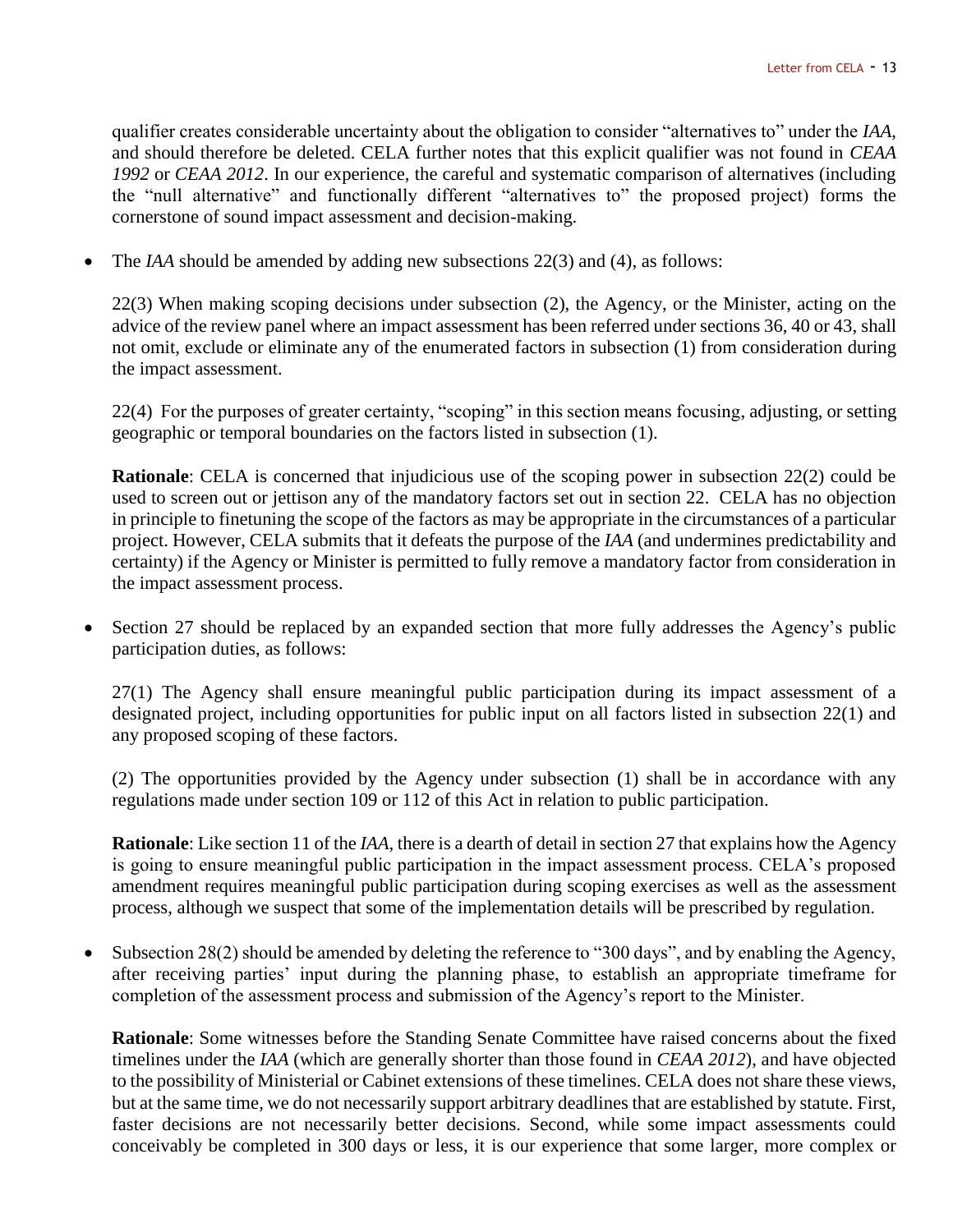highly controversial projects might require more time. In short, the impact assessment is supposed to be an iterative and participatory process, and it is not unusual for field work, studies or public and Indigenous input to flag the need for additional information or reports. For this reason, CELA's preference is for the Agency to develop appropriate case-specific timelines after receiving input from the proponent, stakeholders and other parties.

 Subsection 28(3) should be amended to specifically require the Agency's final report to the Minister to provide its findings, conclusions or recommendations in relation to all factors listed in section 22 and all public interest considerations listed in section 63.

**Rationale**: Despite section 18(1.1) of the *IAA*, subsection 28(3) appears to largely restrict the review panel's report to "effects," rather than the full suite of section 22 factors or, more importantly, the specific components of the section 63 public interest considerations. CELA's proposed amendment addresses this apparent disconnect, and helps ensure that panel members are not mere "note-takers" but are instead an integral mechanism for facilitating informed decision-making by the Minister or Cabinet under the *IAA*.

Sections 29 and 31 to 35 should be deleted.

**Rationale**: CELA supports the "one project, one assessment" approach, but does not support the delegation and substitution provisions found in the *IAA*, particularly in light of unresolved issues regarding the use of such devices.<sup>35</sup> In our view, where there are multiple jurisdictions that will be reviewing the same project, then the preferable approach is to ensure a joint, coordinated or harmonized assessment process that meets each jurisdiction's legal requirements.

Section 36 should be amended to:

 $\overline{a}$ 

(a) enable any person or jurisdiction to request the Minister to refer a designated project to a review panel;

(b) allow such referral requests to be made at any time up to 45 days after the proponent's Impact Statement has been placed on the Registry;

(c) require the Minister to make a decision on such referral requests within a prescribed timeline, and to provide reasons for decision to the person or jurisdiction that requested referral to a review panel;

(d) place a mandatory duty on the Minister, on request or on his/her own initiative, to refer a designated project to a review panel when it is in the public interest to do so, taking into account the following considerations:

(i) the extent to which the project may cause, or contribute to, direct, indirect or cumulative effects that are adverse;

- (ii) public or Indigenous concerns about such effects;
- (iii) opportunities for cooperation with other jurisdictions in the assessment of such effects;

<sup>35</sup> See Arlene Kwasniak, "Environmental Assessment: Overlap, Duplication, Harmonization, Equivalency and Substitution" (2009), 20 JELP 1, page 20. See also Martin Olszynski *et al*., *Strengthening Canada's Environmental Assessment and Regulatory Processes: Recommendations and Model Legislation for Sustainability* (August 18, 2017), pages 27 to 28.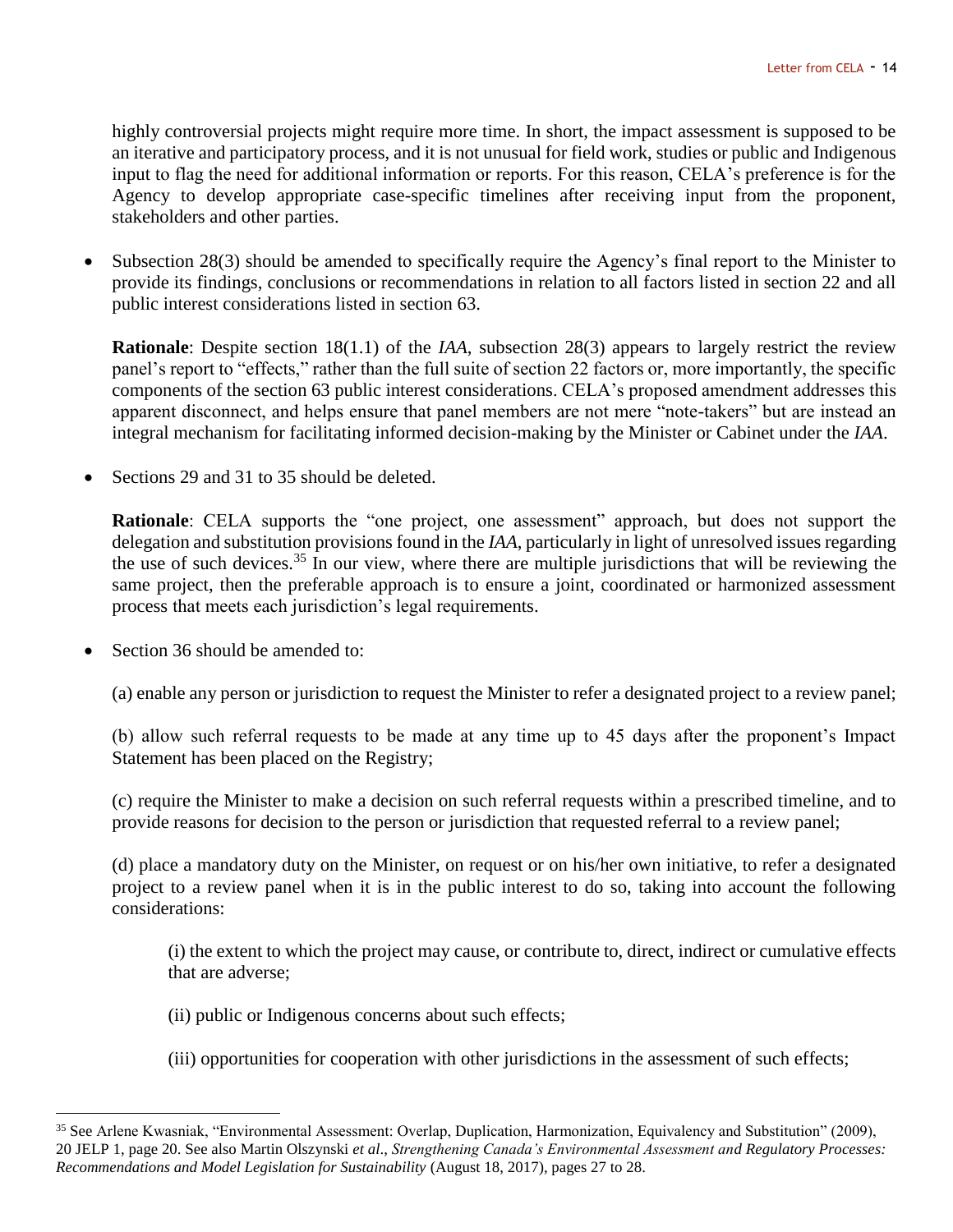(iv) the purposes of the Act;

(v) the federal government's duty to foster sustainability and apply the precautionary principle;

(vi) the extent to which referral to a review panel may facilitate informed decision-making by the Minister or Cabinet under the Act;

(vii) any other relevant factor; and

(e) specify that the Minister may refuse a referral request if he/she determines, with written reasons, that it is frivolous, vexatious or made in bad faith.

**Rationale**: In CELA's view, section 36 requires additional details to ensure that the Ministerial decision to refer an impact assessment to a review panel (or not) is made in a timely, transparent and accountable manner.

Section 37.1 should be deleted.

**Rationale:** For the reasons outlined above, CELA does not support arbitrary "one size fits all" deadlines codified in legislation. Instead, it is far preferable for the review panel to determine the appropriate timeline after receiving input from the hearing parties.

• Subsection  $39(2)$  should be deleted.

**Rationale**: CELA is unaware of any compelling public interest justification for restricting the availability of joint review panels for projects regulated under the *NSCA* or *Canadian Energy Regulator Act*. In our view, the possibility of establishing a joint panel for such projects should be allowed under the *IAA* and utilized whenever feasible with other jurisdictions.

• Section 43 should be amended to:

(a) require the Minister to refer energy-related projects to review panels forthwith (or within a specific timeline) after proponents file their initial project documentation with the Agency at the commencement of the planning phase; and

(b) specify that for designated projects that are automatically referred to review panels, section 16 (if retained) does not apply.

**Rationale**: CELA supports the section 43 requirement upon the Minister to refer certain energy projects to review panels. However, it is unclear to us precisely when, in the impact assessment process, that the referral will be made by the Minister (early planning? notice of commencement? other?). In our view, this referral should occur as early as possible so that review panels can play a meaningful role in establishing information-gathering needs and participating in scoping decisions. It will also be helpful for this section to clarify that the Agency cannot dispense with the need to conduct an impact assessment for such energy projects pursuant to section 16.

 Subsections 44(4) and 47(4) should continue to provide that members of the CNSC, or Commissioners of the Canadian Energy Regulator, cannot constitute the majority of the members of review panels, but these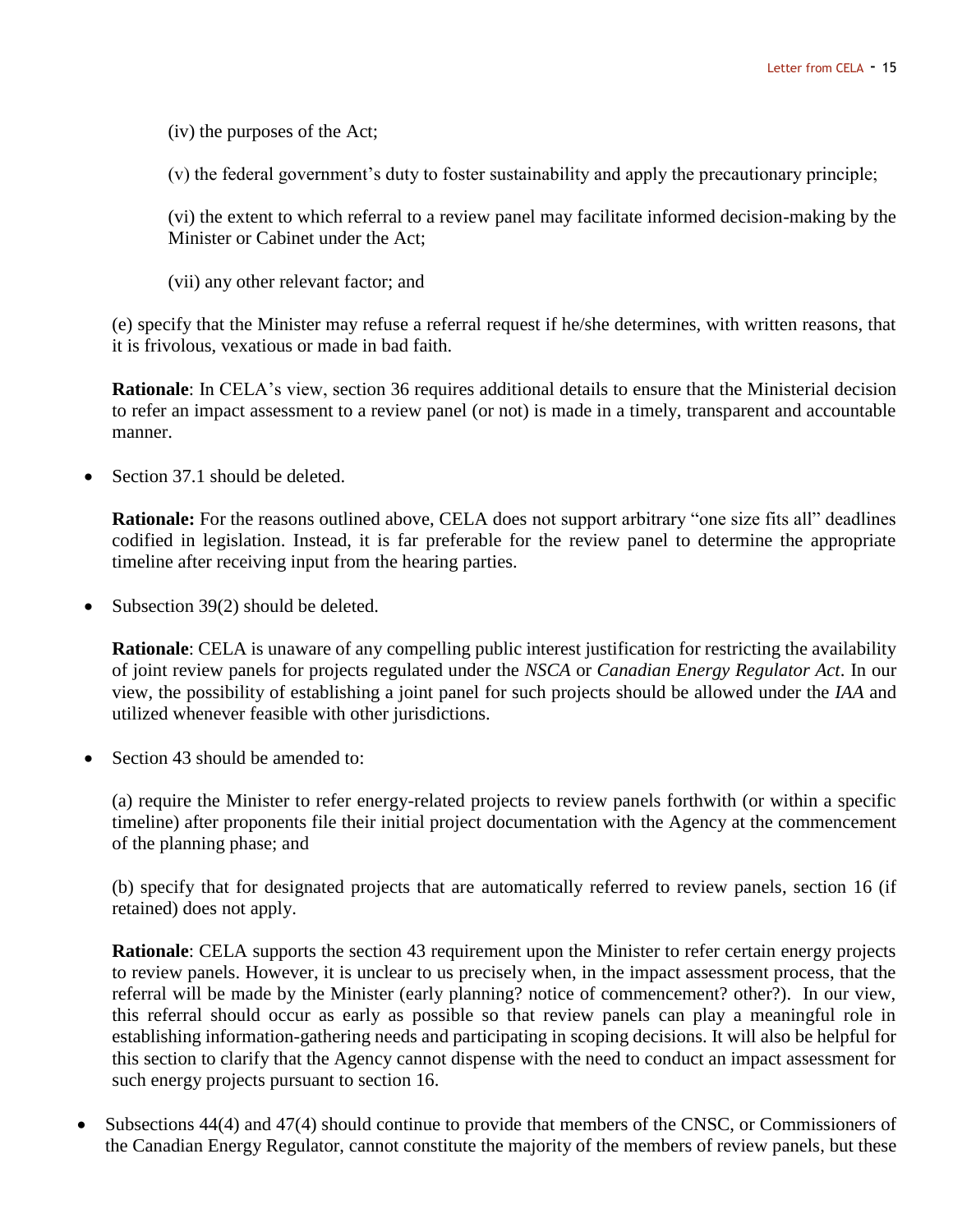subsections should be amended to further provide that these appointees cannot serve as Chairpersons of the review panels.

**Rationale**: Some witnesses at the Standing Senate Committee have objected to the role given to members of regulatory bodies when appointed as members of review panels. However, for the purposes of restoring public trust, CELA supports the inclusion of regulators as panel members, but submits that they should not form the majority on the panel, nor should they serve as the Chairperson of the panel.

• Sections 41, 42, 44 and 47 should be amended to require the Minister to post draft terms of reference for review panels (or joint review panels) on the Registry and/or internet site, and to solicit and consider any public comments received on the draft before establishing the terms of reference.

**Rationale**: The establishment of terms of reference for review panels is of utmost importance, but should include opportunities for meaningful public participation.

• Subsection 50(a) should be amended to specify that the roster of review panel members shall consist of persons from different regions across Canada who:

(a) have education, training, local or traditional knowledge, and experience in the assessment of environmental, health, economic and social impacts, including effects upon Indigenous rights and interests; and

(b) have been interviewed and recommended by the Expert Committee established by the Agency under section 157.

**Rationale**: To ensure the appointment of panel members who are independent, knowledgeable and free of bias or conflict of interest, CELA submits that the Expert Committee should review and recommend candidates for inclusion on the roster.

• Subsection 51(1) should be amended to specifically require the review panel's report to provide its rationale, conclusions or recommendations in relation to all factors listed in section 22 and all public interest considerations listed in section 63.

**Rationale:** As outlined above in relation to Agency reports, CELA submits that review panel reports should not be primarily restricted to "effects", but should instead address all section 22 factors and all public interest considerations under section 63.

 Subsection 59(2) should be amended to specifically require that where the impact assessment is started by a review panel but completed by the Agency, the Agency's report will provide its rationale, conclusions or recommendations in relation to all factors listed in section 22 and all public interest considerations listed in section 63.

**Rationale:** As outlined above, CELA submits that Agency-completed reports should not be primarily restricted to "effects", but should instead address all section 22 factors and all public interest considerations under section 63.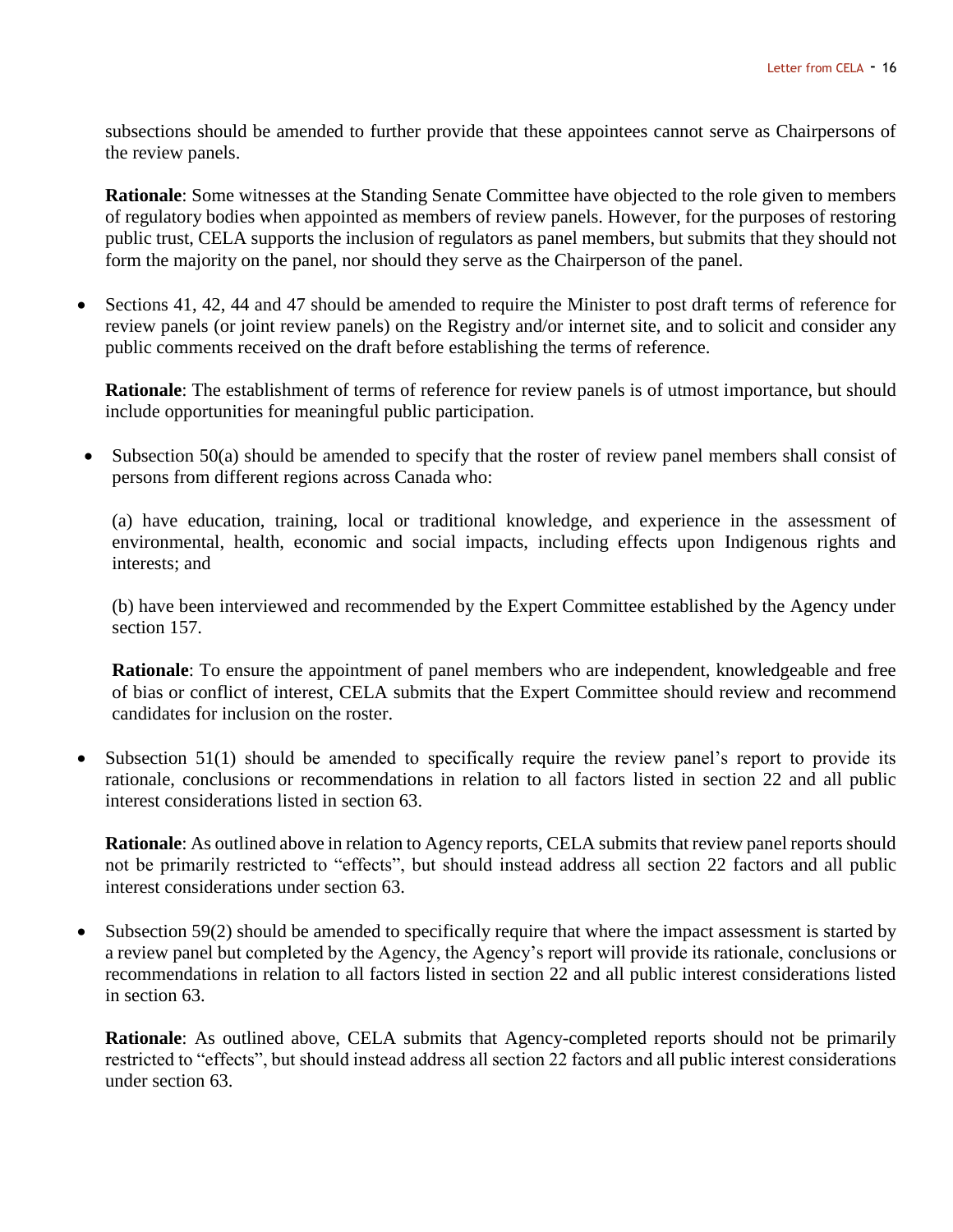## **(e) Decision-Making under the** *IAA*

 $\overline{a}$ 

 Sections 60, 62 and 64 should be amended to clarify that the Minister or Cabinet is required to determine whether designated projects (not their adverse effects) are in the public interest.

**Rationale**: CELA submits that the approval/rejection decision should focus on the project itself, not its adverse effects.

The *IAA* should be amended by adding a new 63.1, as follows:

63.1 Despite section 63, when the Minister or Governor in Council are making determinations under sections  $60(1)(a)$ , 61 or 62 respectively, no designated project shall be approved under this Act unless the available evidence, including the report on the impact assessment, demonstrates on a balance of probabilities that the project is in the public interest, and that the project:

(a) will provide a positive, equitable and long-lasting contribution to sustainability by providing net benefits to environmental, social, economic, and health well-being;

(b) will not cause, or materially contribute to, adverse direct, incidental or cumulative effects within federal jurisdiction;

(c) will include appropriate mitigation measures and follow-up programs that are effective, enforceable and technically and economically viable;

(d) will not adversely impact the rights of Indigenous peoples as affirmed by section 35 of the *Constitution Act, 1982*, and will not conflict with the United Nations Declaration of the Rights of Indigenous Peoples; and

(e) will not hinder Canada's ability to meet its environmental obligations and climate change commitments.

**Rationale**: While section 63 sets out various public interest "considerations," it does not, in our opinion, set out a precise legal test or evidence-based standard for the approval/rejection of designated projects. CELA's proposed amendment is aimed at addressing this omission.

 Subsection 63(a) should be amended to provide a definition of, or additional detail on, the "contribution to sustainability" consideration that must be taken into account by the Minister and the Governor-in-Council.

**Rationale**: The first stated purpose of the *IAA* is to "foster" sustainability, while section 63 directs decision-makers to consider the extent to which the project contributes to sustainability. While "sustainability" is defined, "contribution to sustainability" is not defined in the Act. For the purposes of greater certainty, CELA submits that would be helpful for the *IAA* to include a broad definition of this key phrase that reflects the essential elements of sustainability identified by Dr. Robert Gibson in his brief to the Standing Senate Committee.<sup>36</sup> CELA anticipates that further direction or guidance regarding the "contribution of sustainability" consideration can be provided by regulation, policies and guidelines issued under the *IAA*.

<sup>36</sup> See[: https://sencanada.ca/content/sen/committee/421/ENEV/Briefs/2019-03-15\\_C-69\\_RobertGibson\\_e.pdf](https://sencanada.ca/content/sen/committee/421/ENEV/Briefs/2019-03-15_C-69_RobertGibson_e.pdf)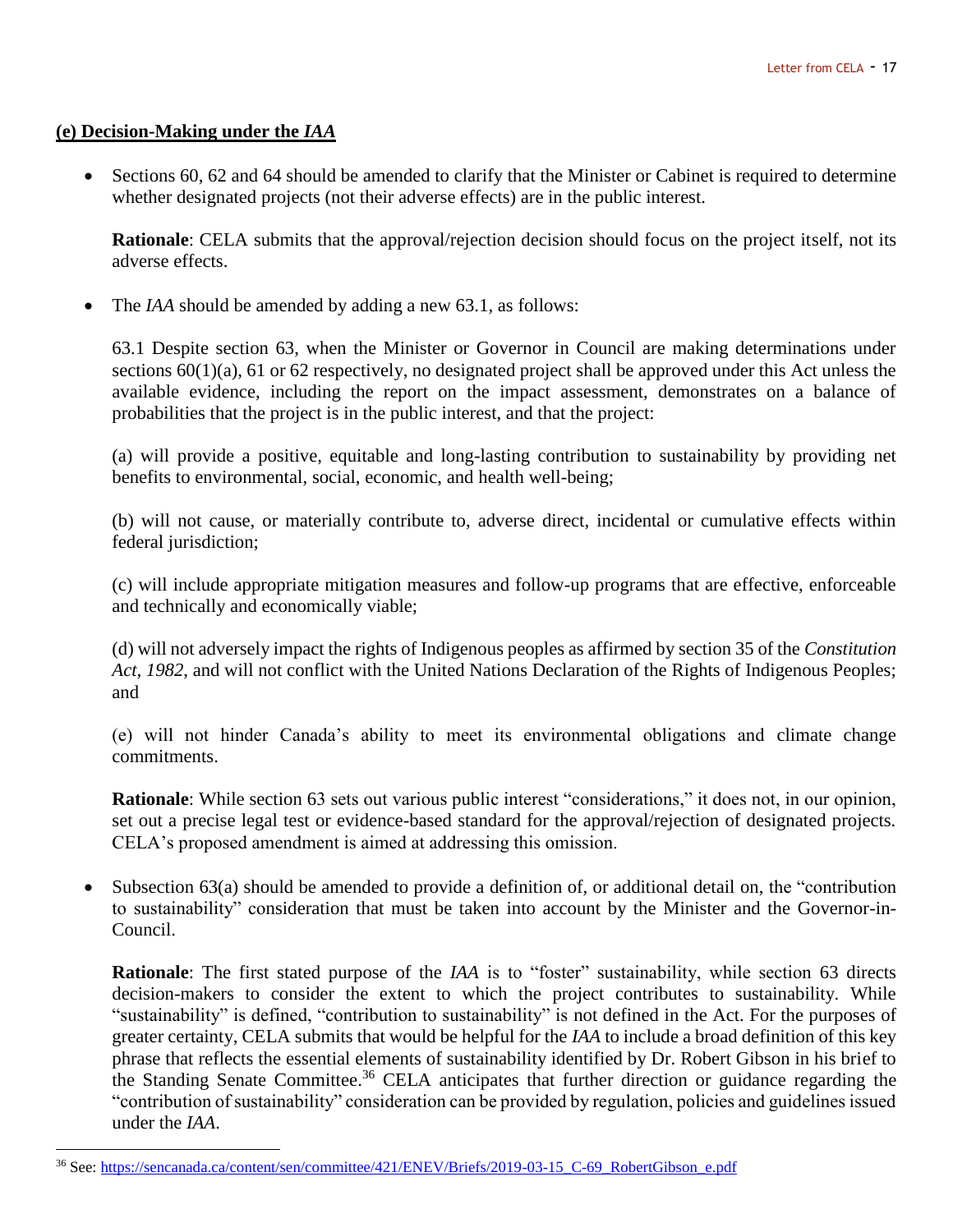Section 64 should be amended by adding a new clause that imposes a positive (and legally enforceable) duty upon proponents to immediately self-report to the Minister any non-compliance with conditions established under this section and set out in a decision statement issued under section 65.

**Rationale**: It is important to ensure full compliance with all requirements imposed as conditions upon an approved project. However, the practical reality is that federal officials may lack the capacity to proactively monitor and inspect projects across Canada to determine if *IAA* conditions are being properly implemented. CELA therefore recommends that like other federal and provincial environmental laws, the *IAA* should be amended to include a self-reporting obligation upon proponents.

 Subsection 65(1) should be amended by adding a new clause that describes and assigns responsibility for monitoring programs, if any, to be conducted by federal authorities or agencies;

**Rationale**: It is conceivable that some monitoring duties (e.g. cumulative effects) may fall to federal authorities or agencies rather than the proponent. In our view, the decision statement should address this monitoring obligation.

 Subsection 65(2) should be expanded to require that the reasons for decision in the decision statement shall include an evidence-based justification for any trade-offs made between the public interest considerations listed in section 63;

**Rationale**: In CELA's view, the reasons for decision should adequately explain how trade-offs (if any) were made among and between the public interest considerations. Rather than offering "boiler-plate" reasons that merely repeat the language of section 63, CELA submits that the reasons for decision should include references to the specific evidence relied upon by the Minister or Cabinet in making their decisions under the *IAA*. This enhances transparency and accountability in the decision-making process under the *IAA*.

Subsection 68(4) should be deleted.

**Rationale:** CELA is concerned about the Minister's inability to adjust *IAA* conditions in relation to certain energy projects. In our view, the Minister should be empowered to add, remove or amend conditions imposed under the *IAA* where follow-up programs have identified the need for such adjustments.

- The *IAA* should not be amended to include a privative clause.
- **Rationale**: Some witnesses at the Standing Senate Committee have argued in favor of including a provision that that attempts to oust or restrict the supervisory jurisdiction of the Federal Court. CELA strongly disagrees with this proposition. The rule of law means that the Agency, review panels, Minister and Cabinet are not above the law, and must comply with the law at all times. Thus, persons should not face unnecessary legal barriers if they want to go to the Federal Court to seek judicial review under the *IAA*. Due to the cost and complexity of legal proceedings, it is CELA's view that the absence of a privative clause will not result in a floodgate of unmeritorious litigation under the *IAA*. To the contrary, the most recent *CEAA 2012* cases in the Federal Court of Appeal (e.g. Northern Gateway and Trans-Mountain) amply demonstrate that judicial review applicants' concerns were legitimate and well-founded.
- The *IAA* should be amended by adding a new section 116.1 to create an express right for persons to seek judicial review of certain *IAA* decisions in the Federal Court, as follows: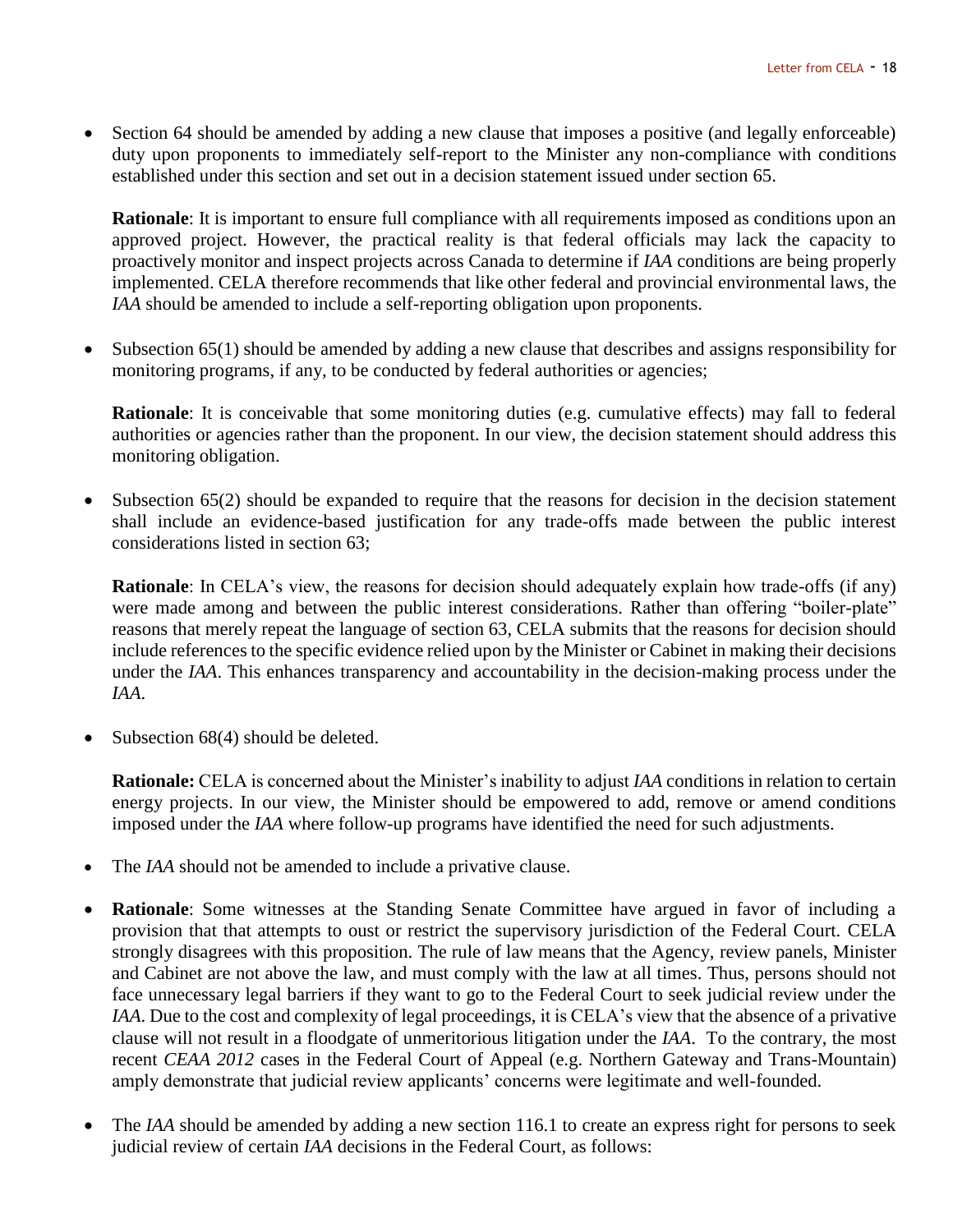116.1(a) The Federal Court has jurisdiction to hear and determine applications for judicial review in respect of the statutory decisions, determinations, duties, or reports required under the following sections of this Act:

(i) section 16 (if retained in the *IAA*);

(ii) section 18;

- $(iii)$  subsection 22 $(2)$ ;
- (iv) subsection 28(2);
- (v) section 29 (if retained in the *IAA*);
- (vi) section 31 (if retained in the *IAA*);
- (vii) section 41;
- (viii) section 51;
- $(ix)$  sections 60 to 65;
- (x) sections 82 to 83; and
- (xi) section 102.

(b) Any person may commence an application for judicial review in the Federal Court in relation to the statutory matters listed in paragraph (a).

(c) The Federal Courts Rules apply to applications for judicial review made under paragraph (b).

**Rationale**: For legal accountability purposes, CELA submits that the *IAA* should expressly contain an opportunity for any person (including proponents) to seek judicial review in the Federal Court to ensure compliance with the procedural and substantive requirements under the Act. For example, in the Trans-Mountain case, it appears to CELA that it would have been beneficial for all parties if the Federal Court was asked, at an early stage, to rule on the legality of the NEB's upfront scoping decision to exclude project-related tanker traffic from the EA.

## **(f) Duties of Certain Federal Authorities under the** *IAA*

 $\overline{a}$ 

 Specific activities or facilities on federal lands or outside of Canada should be designated projects which trigger an obligation upon the Agency (not the federal authority in charge) to prepare an impact statement and submit a report to Cabinet in accordance with the Act (including meaningful public participation), where such projects are linked to federal interests.<sup>37</sup>

<sup>&</sup>lt;sup>37</sup> On this point, CELA agrees with and adopts the broader suite of federal interests identified by the Expert Panel (e.g. federal lands, federal funding, federal proponency, etc.), rather than the relatively narrow definition of "effects within federal jurisdiction" found in section 2 of the *IAA*. See Expert Panel Report, page 18.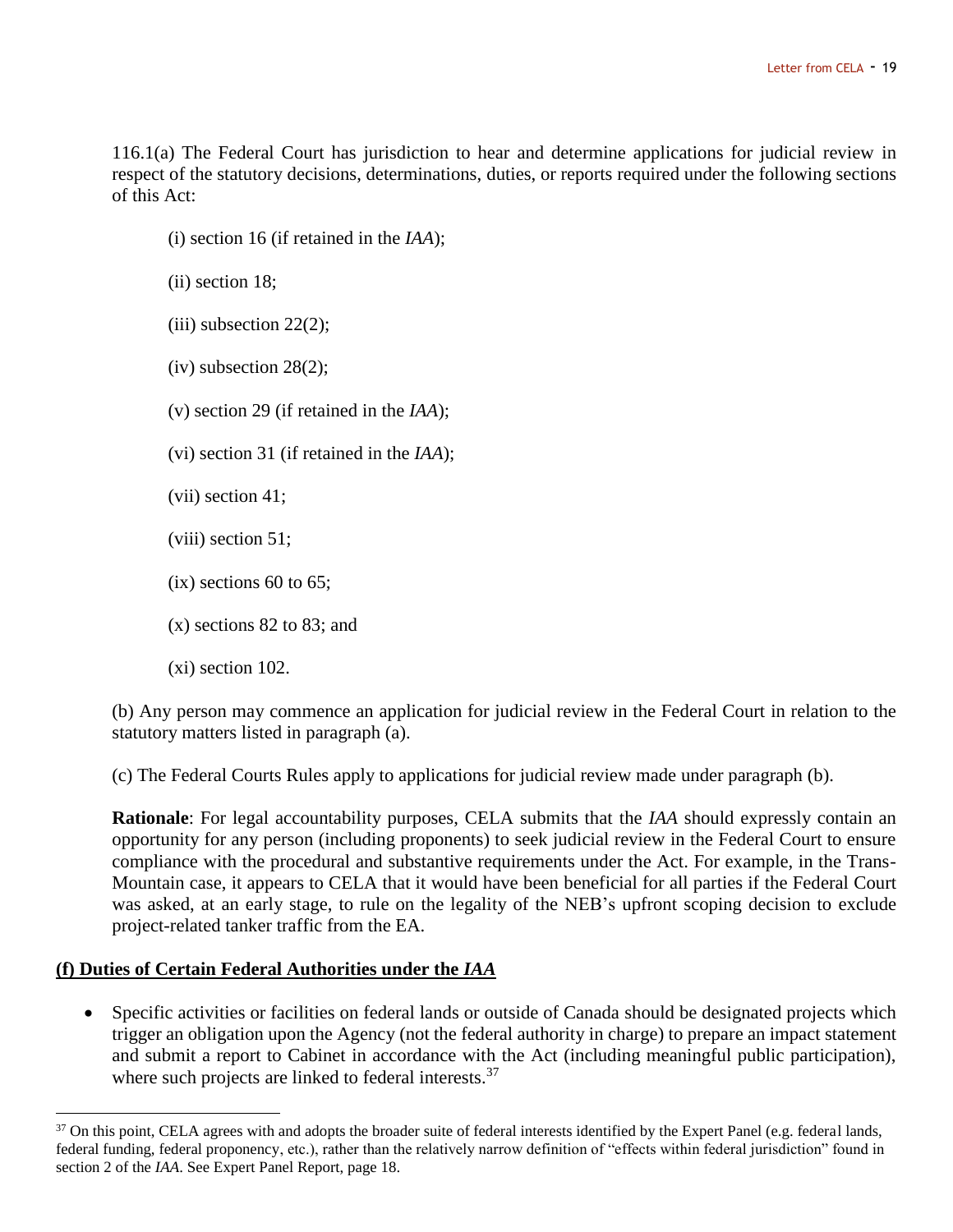**Rationale**: CELA submits that activities on certain federal lands (e.g. national parks), or projects outside Canada funded by federal programs, should be independently assessed by the Agency, not self-assessed by the relevant federal authority.

 The *IAA* should be amended by specifying that the "public interest" considerations in section 63 for decisions on designated projects are also applicable to decisions made under the Act in relation to projects on federal lands or outside of Canada.

**Rationale**: The public interest considerations in section 63 should be taken into account by decisionmakers in relation to projects on federal lands or outside of Canada.

## **(g) Regional and Strategic Assessments under the** *IAA*

 The *IAA* should be amended by specifying the mandatory triggers, content requirements, procedural steps, implementation of outcomes, and opportunities for public and Indigenous participation in strategic and regional assessments.

**Rationale**: CELA recognizes that many overarching policy issues are better addressed in higher-order assessments, rather than in project-level assessments. However, under the *IAA*, regional and strategic assessments are optional rather mandatory, and there are few implementation details on how such assessments will be conducted. Without such details, CELA remains concerned that despite their value and potential utility, regional and strategic assessments will likely be an underutilized tool under the *IAA*.

• The *IAA* should be amended by specifying that the "public interest" criteria in section 63 for decisions on designated projects are also applicable to federal decisions made in relation to strategic and regional assessments conducted pursuant to sections 92 to 103 of the Act.

**Rationale**: The public interest considerations in section 63 should be taken into account by decisionmakers in relation to the outcomes of regional and strategic assessments.

### **(h) Regulation-Making Authority under the** *IAA*

- Sections 109 and/or 112 of the *IAA* should be expanded in order to specifically authorize the making of regulations in relation to:
	- (a) basic procedural rights for parties involved in hearings held by review panels;
	- (b) general rules of practice and procedure to govern hearings held by review panels;

(c) requirements for Agency-led impact assessments for projects (or classes of projects) on federal lands or outside of Canada; and

(d) sustainability criteria and trade-off rules to be used in impact assessments and decision-making under the Act.

**Rationale**: It appears to CELA that the regulation-making authority under the *IAA* has been drafted too narrowly, and should be broadened to expressly address other key matters under the Act.